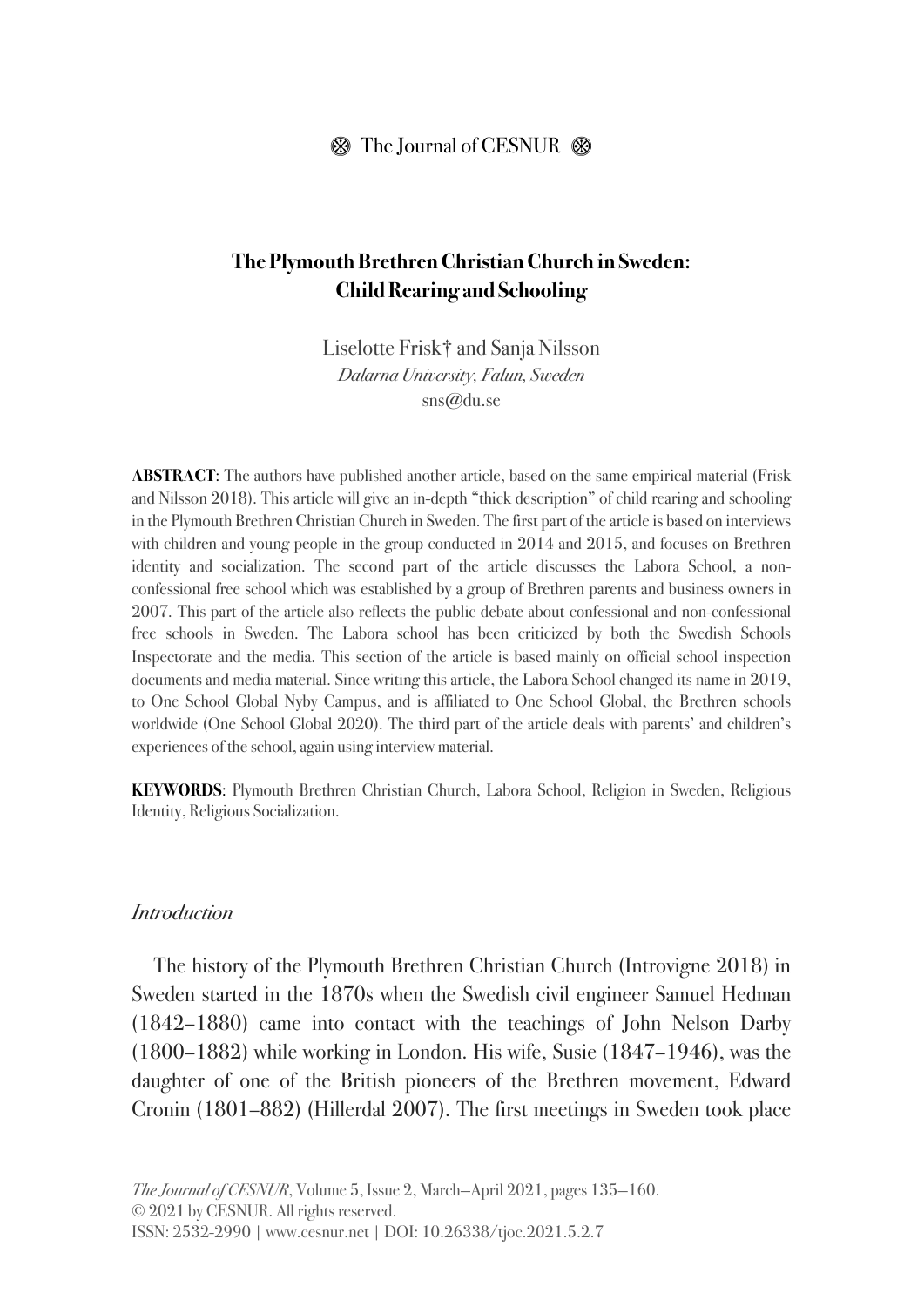in Gothenburg, in 1876, the hometown of the Hedman couple. Samuel Hedman died, however, after only four years, but his wife continued the mission work (Hillerdal 2007).

Samuel Hedman initiated the publication of a series of pamphlets propagating the Brethren faith, which were sent to interested people for free. The first pamphlet was called *Lefwande watten* ("Living Water"), and was published in 1877. The movement spread to different parts of Sweden, but had at that time, as also now, its focus in the area of Småland, in southern Sweden. Other important cities where many Brethren still live are Gothenburg and Helsingborg.

Today the Plymouth Brethren Christian Church in Sweden consists of about 400 members. They have been relatively successful in socializing their children to the faith, with few member children leaving the church as adults, but they also have very few new converts. The church is mostly well-known for the principle of separation from the evil world, meaning that the members have their own fellowship and should not socialize with non-members. The principle of separation is based on Paul's *Second Epistle to Timothy* 2:19, which says that Christians should "depart from iniquity." The interpretation of the principle has changed over the years, and from the 1960s the members are forbidden to share meals with non-members (Bachelard 2010).

Since 2007, a non-confessional free school, the Labora School, established by a group of Brethren parents and business owners, is associated with the church. All of the around 50 pupils are children of Brethren members, in spite of the fact that, in accordance with Swedish law, any child could attend the school and cannot be denied entry. This article will discuss child rearing and schooling in the Plymouth Brethren Christian Church in Sweden, based on interviews with children, young people, and parents in the group, as well as official school inspection documents and media material.

Most of the interviews were conducted in Brethren homes, where outside visitors are normally not invited. Musical instruments were typically displayed in the rooms, as the Brethren often sing and play together. There were, however, no televisions, as the Brethren do not watch television (Hillerdal 2007). Following the principle of separation, as members since around 1960 do not share meals with non-members (Bachelard 2010), the interviewers were not invited for meals. We were, however, offered drinks, and also in one case fruit, which was shared with the informants.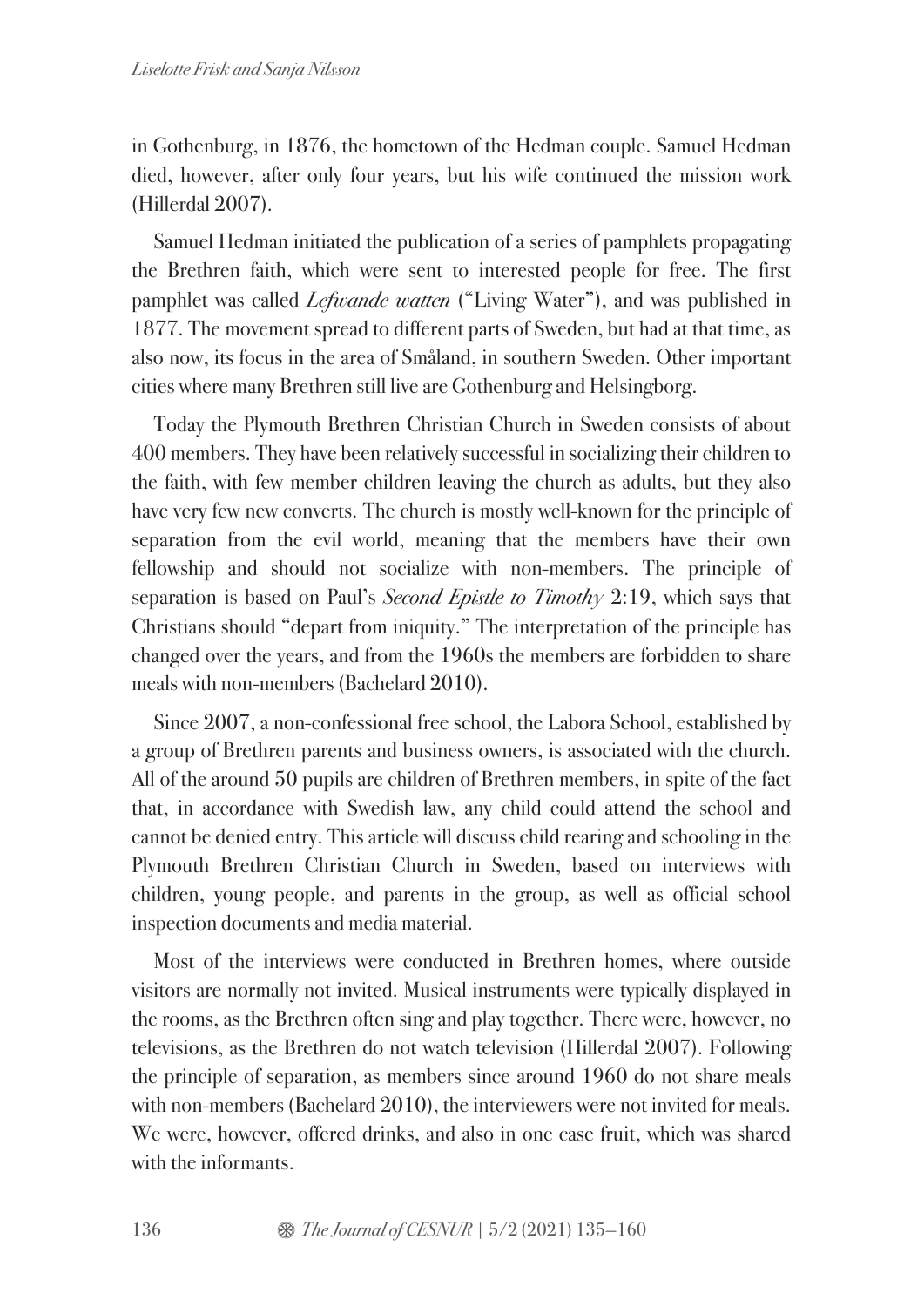The interviews were conducted with six children (four girls and two boys) aged 12–17, and five young people (one young woman and four young men) between 19–23, and also with five parents. Following the wishes of the Brethren, most of the interviews were conducted with two informants at a time. A narrative approach was used, where the informants were encouraged to talk about their lives, childhoods, and child-rearing experiences, with focus on what they themselves felt was important. The interviewers asked complementary questions whenever necessary, to obtain a more complete picture. In all interviews, the interviewers also made sure to raise questions about the principle of separation, as this is such a specific characteristic of the group, and the Labora School, as one of the objectives of this article is to discuss schooling of the Plymouth Brethren. The interview material was analyzed thematically. The most significant themes are presented below.

The study of the Plymouth Brethren Christian Church in Sweden was a part of a larger project studying upbringing of children in seven minority religious groups in Sweden. The study was approved by the Regional Ethical Review Board in Uppsala, Sweden. Participation in the interviews was voluntary, and the informants received written and verbal information about the project, and signed a consent form. For children under 15, the parents additionally signed a consent form. The identity of the informants is confidential, and their names have been changed. In some cases, insignificant pieces of information have been altered to avoid identification of the informants.

## *Daily Life in the Plymouth Brethren Christian Church*

The life of the members of the Plymouth Brethren Christian Church revolves around the daily meeting of the church, which takes place in the evening. No special activities for children are provided, as they take part in the ordinary service. On Sundays there are three meetings, the first one, the Lord's Supper, starting at six o'clock in the morning. For Sunday lunch the families visit each other, following a schedule of rotation, so that in the long run everybody will visit everybody else.

The daily meetings in the Plymouth Brethren Christian Church are considered especially important to attend. Fredrik, who is twenty years old, says: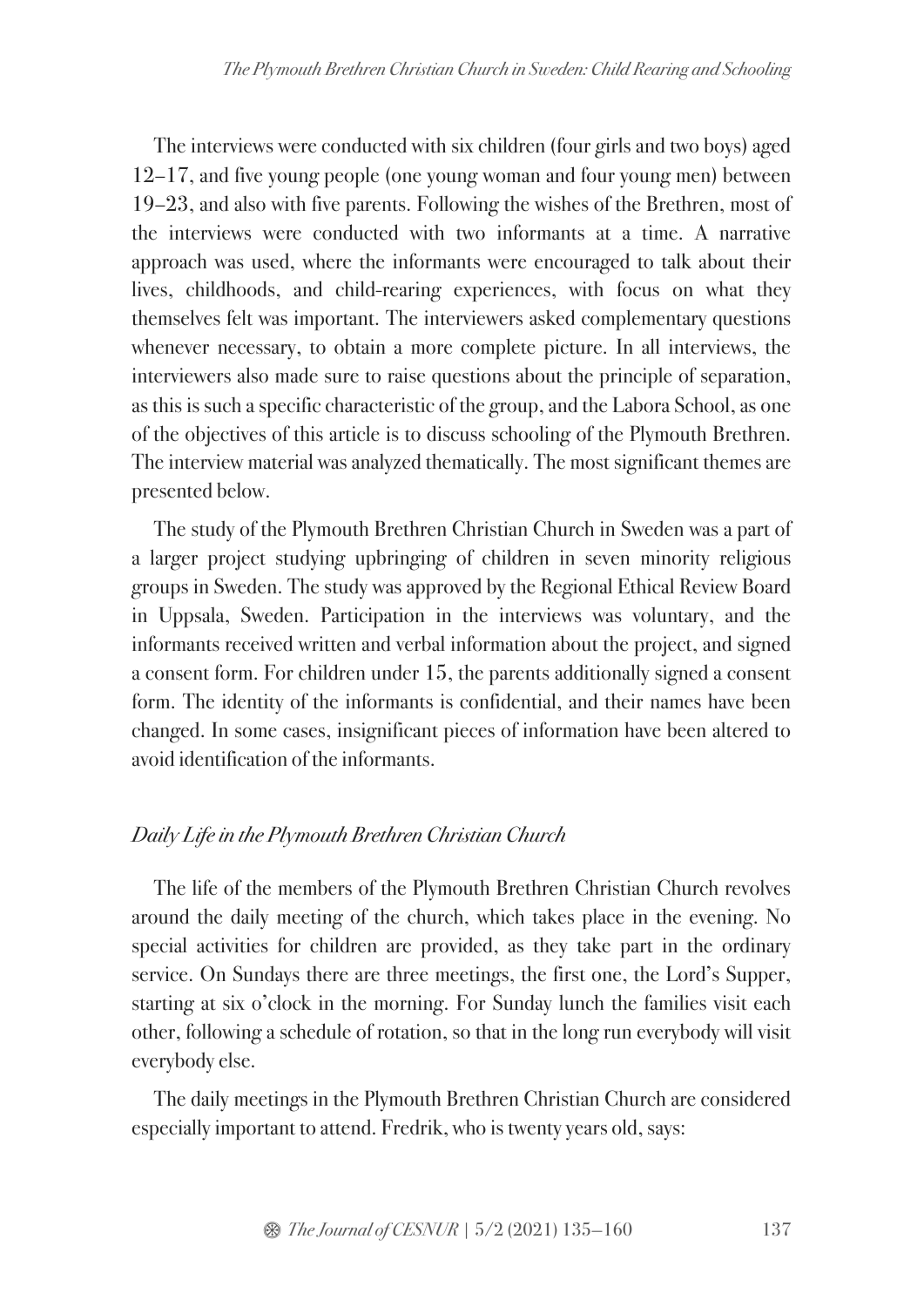I would not go on a holiday to Thailand for two weeks. We just don't. We have a meeting every evening. As there are no meetings in Thailand, it would be difficult.

The Brethren members do, however, travel to places where other Brethren members live, where they can attend the daily meeting. Most of the time, they stay with other members when travelling. Our informants mention having been to places like US, Argentina, Australia, the Caribbean, as well as some countries in Europe. One informant, Petter (23 years), says that traveling has broadened his views, and that he thinks it is interesting to learn how others think and to experience different cultures.

The interviewed parents emphasize that the most important focus in child rearing is to teach the children how to be good Christians. Evening prayers are said together with the children, and passages from the Bible are read at bedtime and at meals. Children are also taught to help other people, and behave toward others as one would like them to behave toward you, based on *Matthew* 7:12. Some of our informants mention ways they try to help other people, like Petter, who mows lawns for the elderly in the congregation in his free time. One parent, Helena, likewise recounts that she opened her home for an elderly member after an operation, and took care of her for several weeks.

According to the interviews, Brethren members aim to live a God-centered life, following Christian ethics and seeking to be contributing and good citizens, for example by donating to welfare projects, or helping with common tasks in the neighborhood. It emerges, however, from the interviews, that it is not always easy to live a God-centered life. The Brethren think that everyone continuously commits sins, for example having unkind thoughts about other people. In those cases, when one feels it is difficult to live up to the requirements of the Brethren, there are strategies within the Brethren to solve the situation, like praying or reading the Bible, and it is also possible to consult the group's elders, who can give counseling and advice on appropriate reading material (interviews with David, Fredrik, Maggan, Robert, Dennis).

Brethren members often support themselves by owning small companies where they employ other Brethren members, as well as also sometimes non-members. The children often gradually start working in the family business on vacations when they grow up. Many of the children and young people state in the interviews that they aim to work in their father's business after finishing school (interviews with Kicki and Tomas; Charlotte).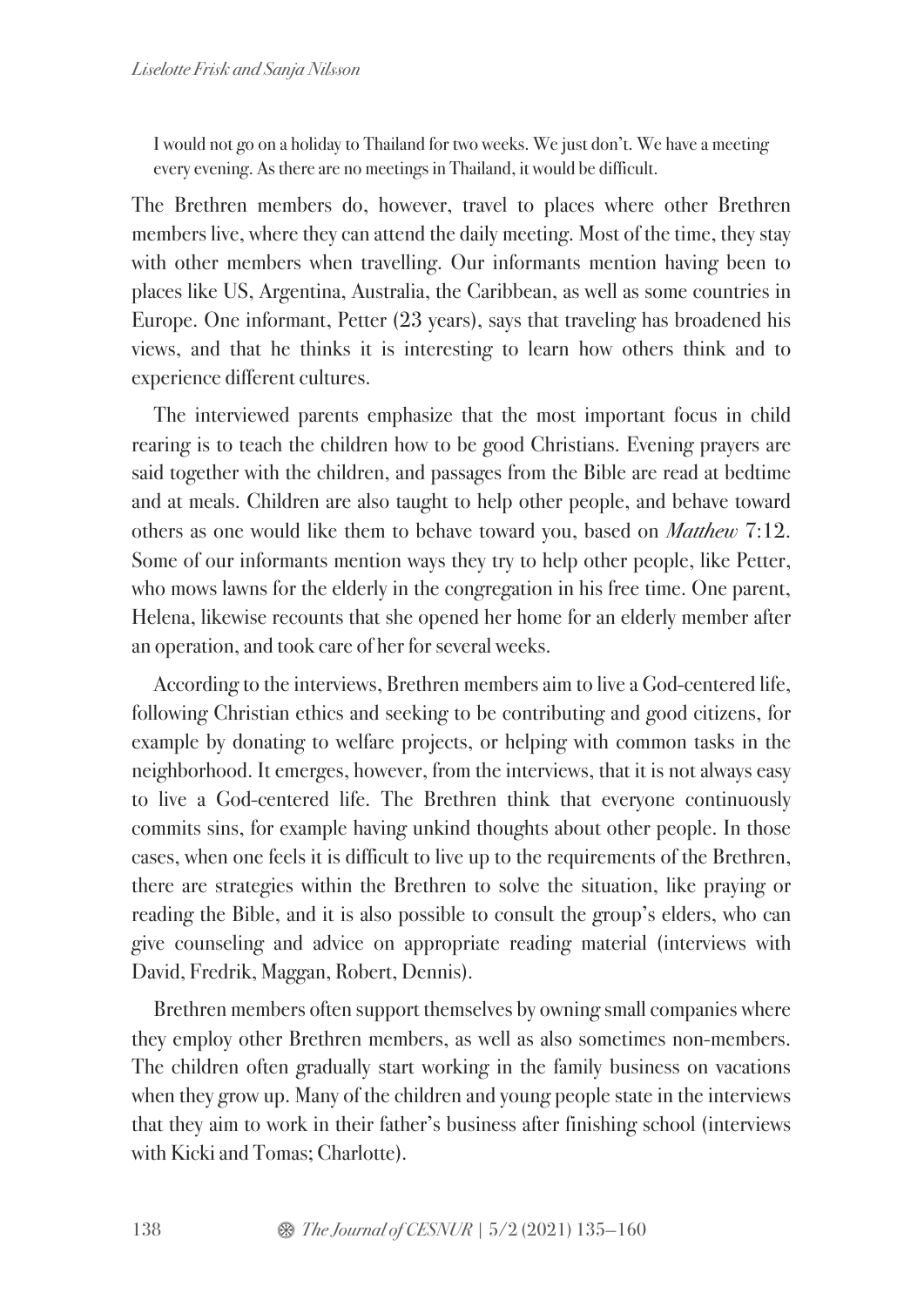Men and women are seen as having different functions, and the gender roles in the church are quite traditional (typical of conservative evangelicalism). Often the mother stays at home with the children for the first few years. There are, however, members who use preschools (interviews with Kicki and Tomas; Maggan). Women may work in the family business, often part time if they have children. Divorces are rare in the group (interview with Petter). Petter (23 years) describes his family situation when he grew up:

My mother was there when I woke up in the morning; we had breakfast together before school. I went home for lunch at 12 noon. My mother was there when I came home from school at three; my father came home from work at five, and then we went to the meeting together.

Based on *1 Corinthians* 14:34–5 women sit on the back rows in the meeting hall, and men sit on the front rows. Only men and boys preach at the meetings, while the women and girls select the hymns. A female suggests a hymn out loud spontaneously, and the whole congregation start to sing. Maggan, a mother of two, reflects on gender roles in the church:

It is only in that context that a woman is subordinate to a man. In the congregation, we do not have an active role, except for with the songs. Otherwise, I think [….] I often hear that I am the boss of our house [laughs]. We have a dialogue about everything. If we are going to buy a new sofa, of course, my husband does not just buy one and says, "We will have this one."

Her husband, Dag, says:

I think that Maggan has the last word regarding the home and what we do, and how we bring up the children. Some sisters have an immense influence. Much more than men in some families. It is very individual.

Children are expected to help with some work at home (interviews with Charlotte, Ella), but their schoolwork is also seen as very important (interviews with Tomas, Sandra). Generally, the Brethren do not keep pets like dogs and cats, but there may also be exceptions. A 14-year-old girl, Ella, says:

I think some people have cats. I have had rabbits and hamsters. My mother said that if you come to love animals, it might take away your love for people. It is difficult to love a hamster in the same way as a dog.

Brethren members frequently meet during leisure time, often arranging outdoor activities like playing games outside and having barbecues. Many Brethren are interested in music, and several of the informants play instruments. Brethren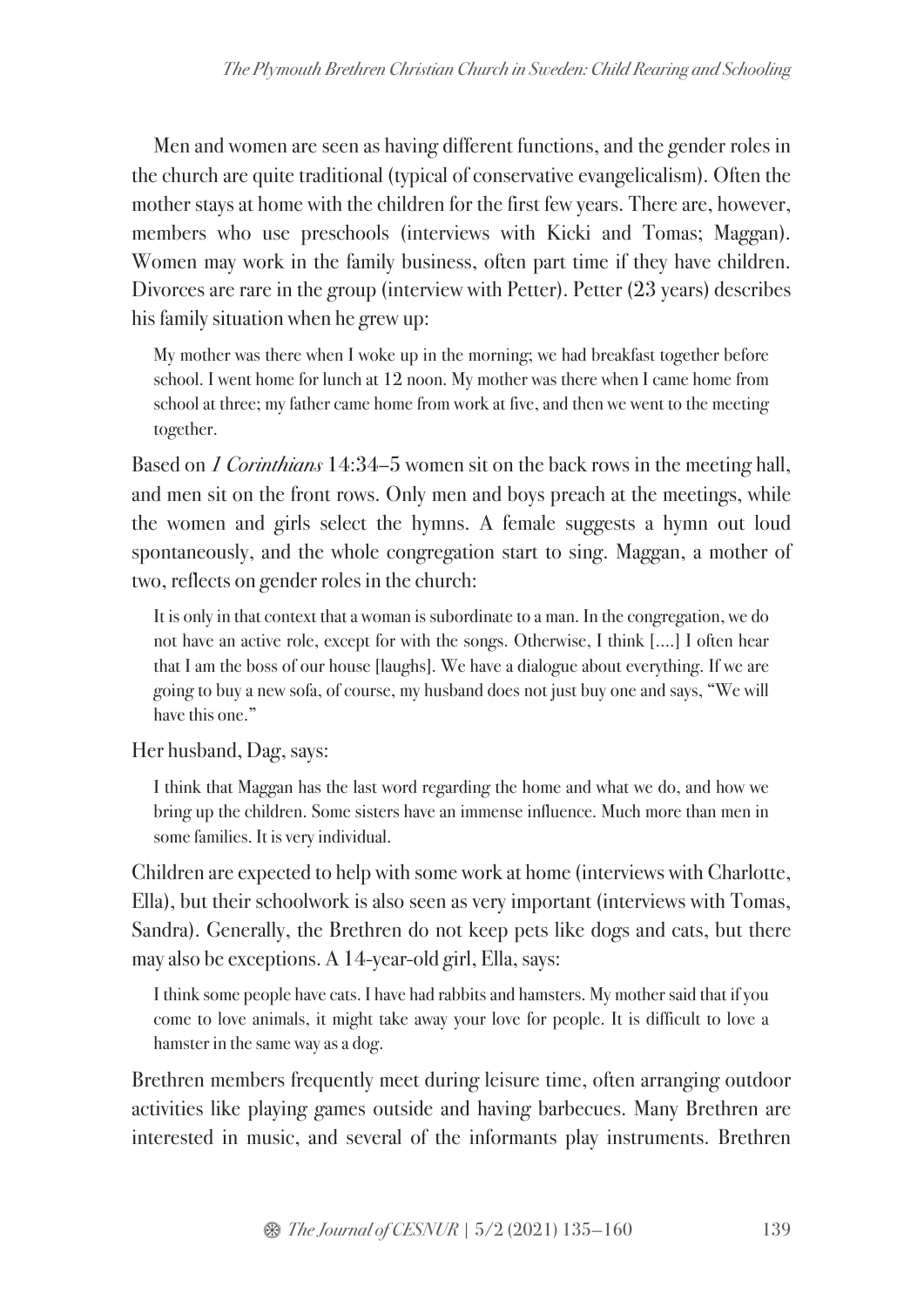members often practice different kinds of sport, but they play only with other members because of the principle of separation. They may also have their own gyms, either at work or at home (interview with Fredrik). In recent years, the members of the Plymouth Brethren Christian Church have started to use mobile telephones and the Internet. They do, however, use software to restrict access to certain web sites. Young members often spend time on their computers, and communicate with other young members from around the world. They may also play educational games on the computer, or read Brethren-filtered newspapers, as well as watch films with acceptable content.

### *Socialization into a Brethren Identity*

Individuals become part of social groups through socialization. A good relationship between the children and parents is crucial to support this process (Maccoby 2007). Common strategies to implement socialization are routines, modeling, rewards, and punishments (Grusec and Hastings 2007), as well as reasoning.

The child rearing strategies of the Brethren were found to be varied, just as with non-member parents. Through sets of routines, young children learn culturally appropriate conduct, and learn how things should be done in different situations like during meals or at bedtime (Laible and Thompson 2007). The routine and structure followed in daily activities involve seemingly universally accepted and unquestioned repetitions of events (Grusec and Davidov 2007). Such daily routines in the Brethren are, for example, going to the meetings (interviews with Ella and Fredrik). The meetings become part of the unquestioned daily life for the children. Several informants speak of the social significance of the meetings, that they meet their friends and that they sometimes play games like volleyball together after the meetings (interviews with Ella and Fredrik; Petter). Invitations to play sports or visit are usually agreed in connection with the meetings, so the ones who are not at the meeting are not invited (interviews with Kicki and Tomas). The parents are, however, a bit flexible regarding the meetings. If the children are very tired, they can in exceptional cases stay at home. In practice, however, the children are usually eager to go to the meetings (interviews with Kicki and Tomas; Petter). The mother, Maggan, says: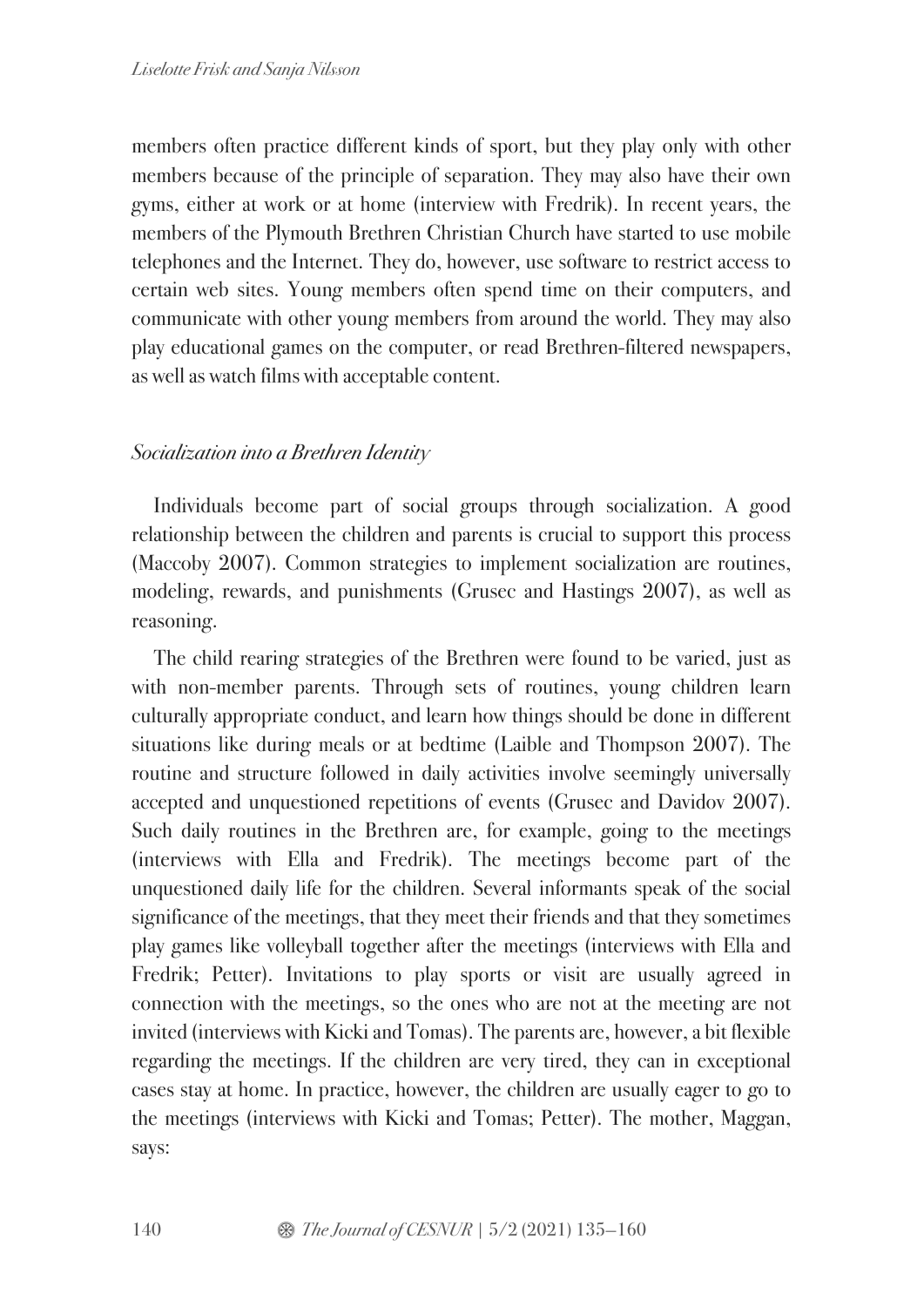It did happen, but very seldom, that one of the children did not want to go to the meeting. But most of the time, they were very positive; they met their friends there. So, rather, they would see it as a punishment if we left them at home. If the meeting was very early [like the Sunday morning meeting], it could be difficult to get them out of bed. Then you had to offer a carrot—or else, OK, you can stay at home this time. It depended on the situation. Sometimes, it was just laziness, and then I thought they would just have to pull themselves together; we are just doing this. At other times, I knew they had had a hard week or something, and then I thought, OK, this time you can stay home.

The daily and unquestioned routines in the Brethren do not include television, cinema, or socializing with non-members. Fredrik (aged 20) demonstrates how natural these routines are in the Brethren: "You do not think about doing it. Because you have never done it."

Other significant methods of socialization are modeling and imitative processes. Children naturally want to be like everyone else, and imitation is central to develop social and moral understanding (Laible and Thompson 2007). Parents and other adults are important role models for children, and demonstrate socially acceptable behavior (Grusec and Davidov 2007). Parents may also strategically expose the child to favorable role models, and limit their access to negative ones (Grusec and Davidov 2007). Interviewed Brethren parents are aware of the importance of being a good example for the children (see e.g., interview with Dag).

Rewards and punishments are other common strategies for parents. Brethren parents seem to use both; however, rewards appear to be more common than punishments. Maggan tells about one of her children who never wanted to do his school homework, but could be persuaded to do it through rewards:

My son did not have difficulties with school, but his marks were low because he was terribly uninterested. But he loved animals. We started by buying quails. He was maybe nine years old. He built cages and was so happy. It was his life; I had to always go and look for material [to build with]. You have to compensate them with such things. If you like quails, OK; but you have to do your homework first. Then, when he was 15 or 16, it was musical instruments instead. He bought some things himself when he had earned a little bit of money, but otherwise we had to compensate with something we knew he liked.

A few parents and children talk about punishments, although this strategy does not seem to be used very often (interviews with Kicki and Tomas). Some informants talk about incidents when they had to stay in their rooms until they changed their attitudes after being disobedient, or having had a bitter substance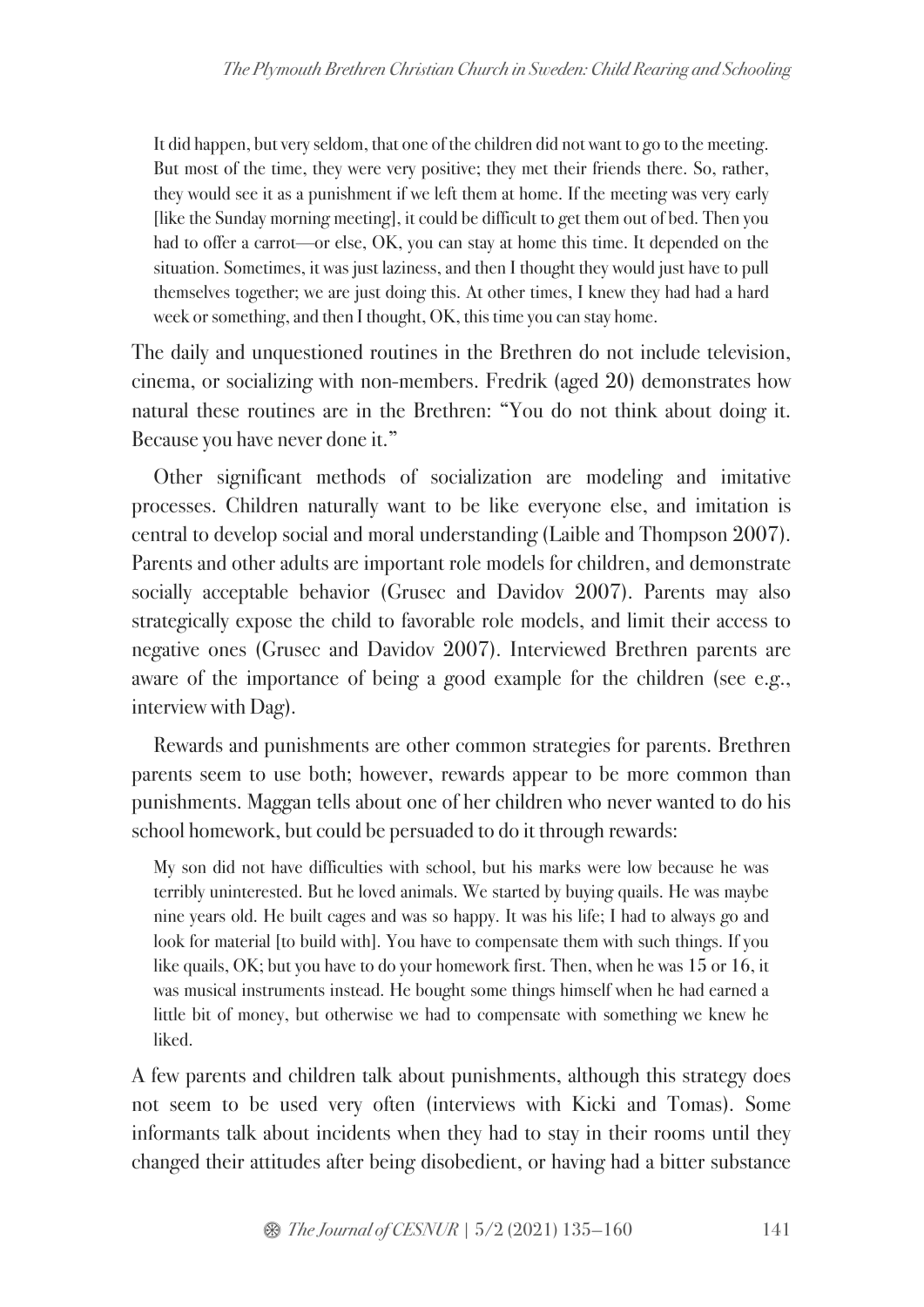put on their tongues when they used foul language (interviews with Robert and Dennis).

On the other hand, reasoning seems to be a quite common strategy for the parents in the Brethren. When Tomas' son had broken a window by throwing a stone, Tomas had a serious discussion with him about how houses can disintegrate when they become damp, and how it costs money to repair a window. The son also had to wait an extra week to get an item he really wanted.

It is clear from the interviews, however, that the most important factor for socialization in the Brethren is the close relationship between parents and children. This is referred to by members by citing *Exodus* 20:12. Many parents speak about the importance of spending as much time with their children as possible. The families, often together with other families, spend time together doing outdoor activities (see e.g., interview with Dag). There is a certain emphasis on the importance of obeying the parents, based on what is written in the Bible about honoring one's parents (interviews with Fredrik, Mia). Kicki and Tomas say that the parents know better than the children regarding, for example, the necessity of eating vegetables and of going to school.

Conflicts may happen, as in all families. 13-year-old Sandra states:

If I, for example, want to go for a walk and then they say "no," and I have been looking forward very much to the walk, then I might be grumpy and go to my room. But then, after a few minutes, I am happy again, and I go downstairs, and everything is as normal.

## *The Importance of the "Ingroup"*

It is a primary feature for human beings to have a desire for group affiliation, and to have a natural preference for the "ingroup" (Grusec and Davidov 2007). Children innately want to act in accordance with the standards and rules of the group with which they identify (Grusec and Davidov 2007). Because of the principle of separation, in the Plymouth Brethren Christian Church, the ingroup is very important for the members, as they socialize almost exclusively with other members of the church. Families are constantly engaging in various activities together and having each other over for dinner. Many informants talk about the significance of the social group in daily life, and that as they know the whole family, this creates a kind of in-depth knowledge (interviews with Ella and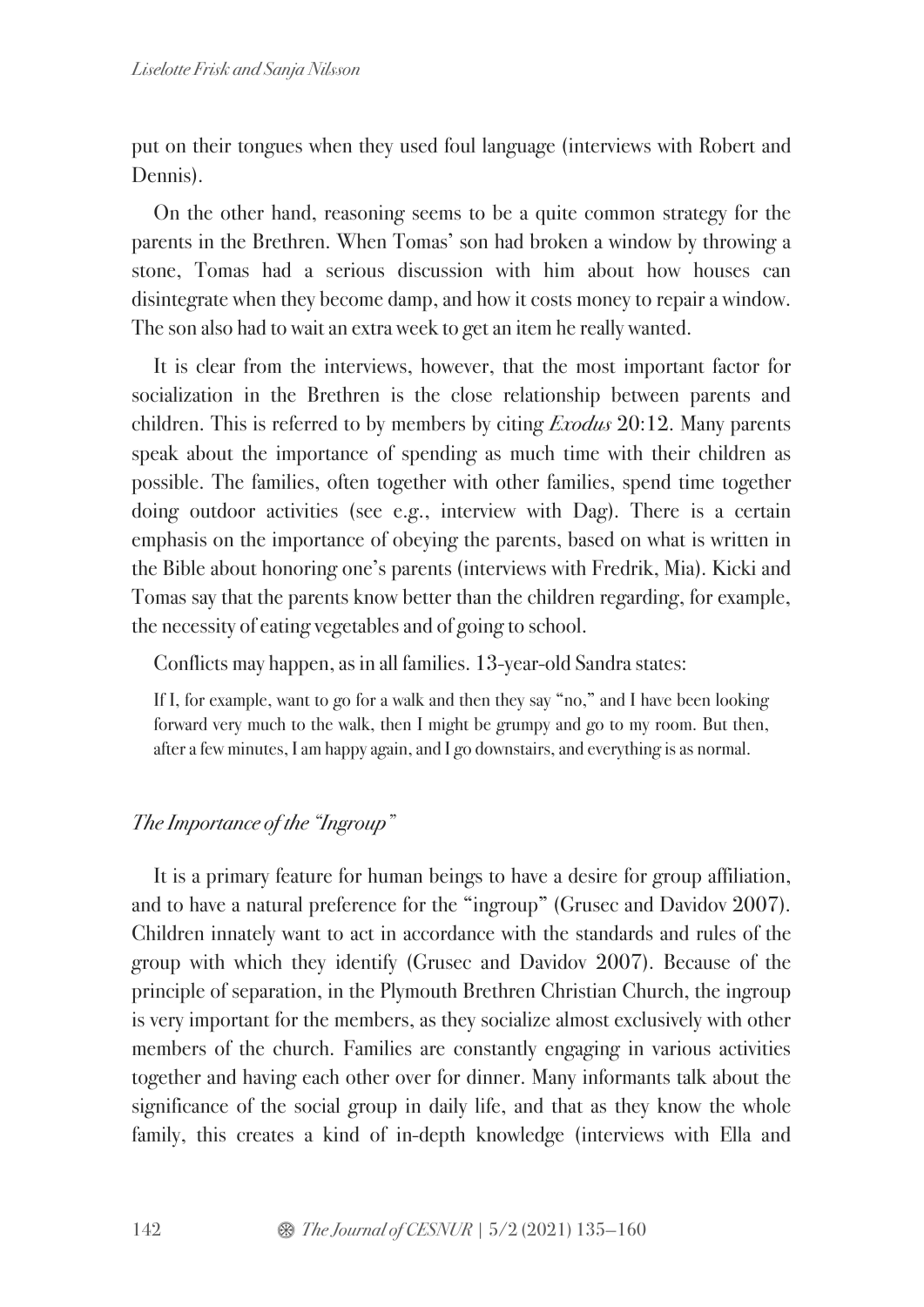Fredrik: Petter). The informants say that they socialize with people of all ages, not just their peers (interview with Petter). The mutual faith creates a special sense of community (interview with Ella). Charlotte, 17 years old, states:

Those in the congregation think more like I do; they are happy and like to do fun things, like having girls' evenings, going out for picnics, or singing in choirs. We like to help other people, so some of us girls started a choir, and we have sung at many retirement homes.

Also. Petter comments upon the importance of the group:

Most of the time, we have great fun together. We play and make music together […] the evenings and the fellowship we have are marvelous.

The Brethren group is also a global group; many informants comment upon that they have friends all over the world (interview with William). Like Fredrik says:

We can go anywhere in the world; we just make a telephone call before we go and ask if we can stay. "Yes, no problem." And as soon as you arrive, it's like coming home. You know everyone immediately. It is great fun.

The Labora School opened in  $2007$  and offers classes from the  $3<sup>rd</sup>$  grade upwards. Therefore, all the young people interviewed had some experience of attending public school. For the most part, they claim that they had friends at public school, with whom they used to play football and other games during breaks (interviews with Robert and Dennis; Petter; William). The friendships, however, did not develop further. The informants talk about the fact that the sense of fellowship is much stronger with other Brethren children, and that they did not feel any need to socialize further with children from outside the group.

One of the informants, Petter, remembers that after school he either spent time with his Brethren friends, or read books. or went cycling by himself, or mowed lawns for elderly in the community—while his classmates surfed the Internet, or played computer games. The differences between the Brethren children and the nonmember children often became more pronounced when they became teenagers, as the classmates started to go to parties, smoke and/or use drugs (interview with Petter). Alcohol is not mentioned, as Plymouth Brethren are allowed to drink moderate amounts of alcohol at home. Charlotte has the experience that her previous school was great fun, and that she had many friends and that she liked the teachers: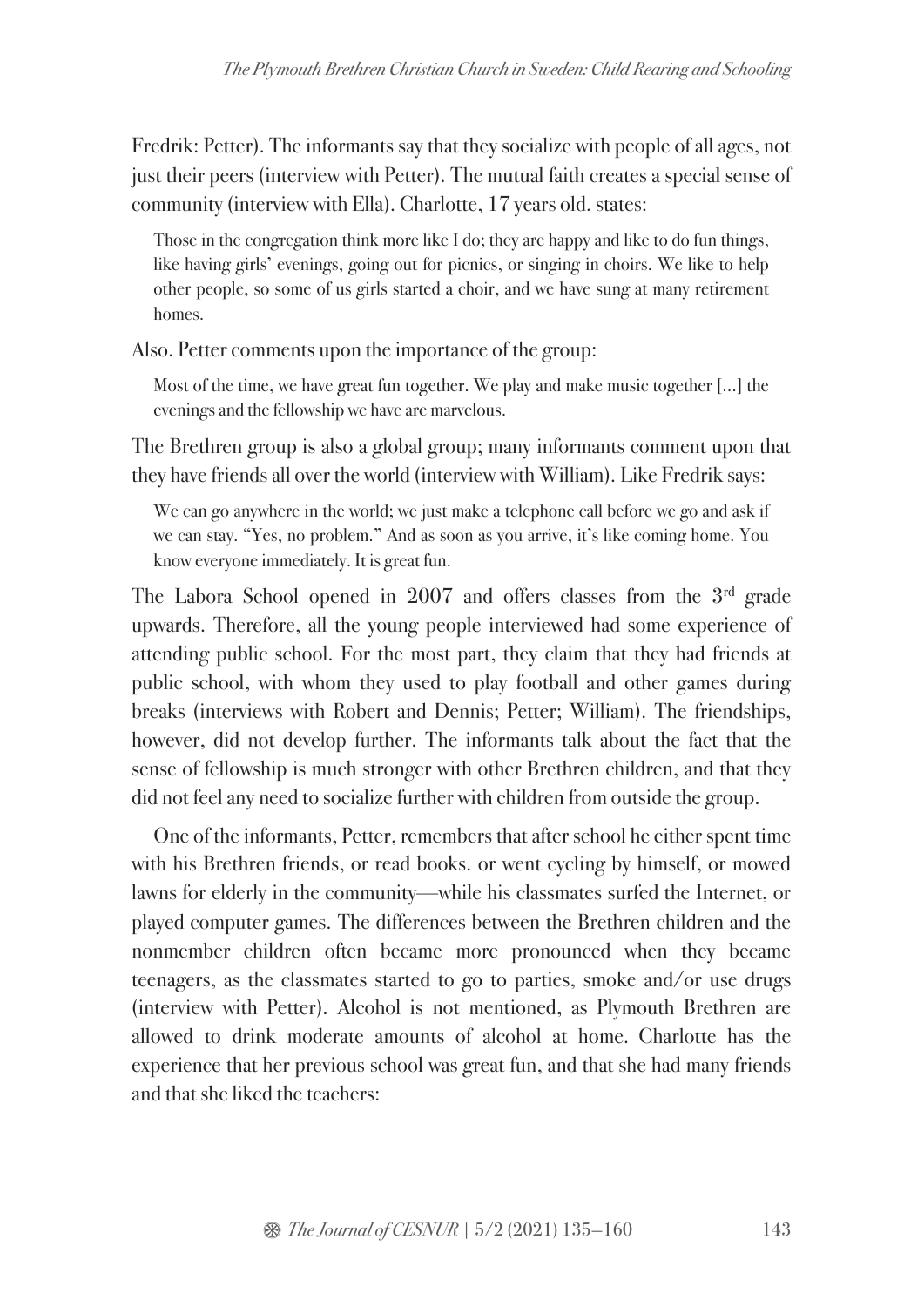At times, I might have thought it would have been fun to do something with them [her classmates] after school, but at home, I was with my Brethren friends and we had so many things to do that it just passed.

There were also Brethren members who sometimes played with non-member children, but almost always only outdoors, and it never developed to a deeper relationship. Maggan says:

On a rare occasion, I know there was one girl who wanted to be with my daughter. They went sledding on the slopes. I do not know if my daughter went to her home or not. I think she went there once or twice […] but not regularly. If it is just once or twice, you do not care so much.

Maggan also remembers her own childhood:

I also visited the homes of my classmates if we had to practice a piece of theatre or do some schoolwork […] but the friendship did not go further. I think this was mutual.

Supporting what Maggan says, several of the informants recall that they were seldom asked to visit the other children after school. According to Mia, after some time the other children come to understand how the Brethren live and accept that:

Like if a Muslim has a shawl, you might ask, "Do you need to wear that?" And then, once they have been in the class for a year, it seems very normal. You get used to it. I think Sweden is good for that, people are respected and allowed to be different.

It seems to be individual, however, exactly how the principle of separation is practiced. Some informants remember sometimes visiting the homes of their classmates, although they did not go, for example, for birthday celebrations (interviews with Robert and Dennis). Tomas says that it would anyway be difficult to find time for other parties and invitations beside the Brethren ones, as the Brethren activities are so numerous. One of the informants had experienced being bullied by nonmember classmates, but this seems to be a quite isolated case (interview with Petter).

Kicki and Tomas have two children, who are five and six years old. The older one attends school and the younger one preschool. "It's going great. We talked with the teachers. Mostly about whether they could sit by themselves while they ate." Kicki says. The other children asked some questions about why their child had to eat by himself: "It took two days. Now, they say to our son, 'You should sit over there,'" reports Tomas. Tomas says that it becomes more important to be separated while eating after 10 years of age. "It is not absolutely necessary when they are younger. It is not classified as fellowship when a child needs to eat."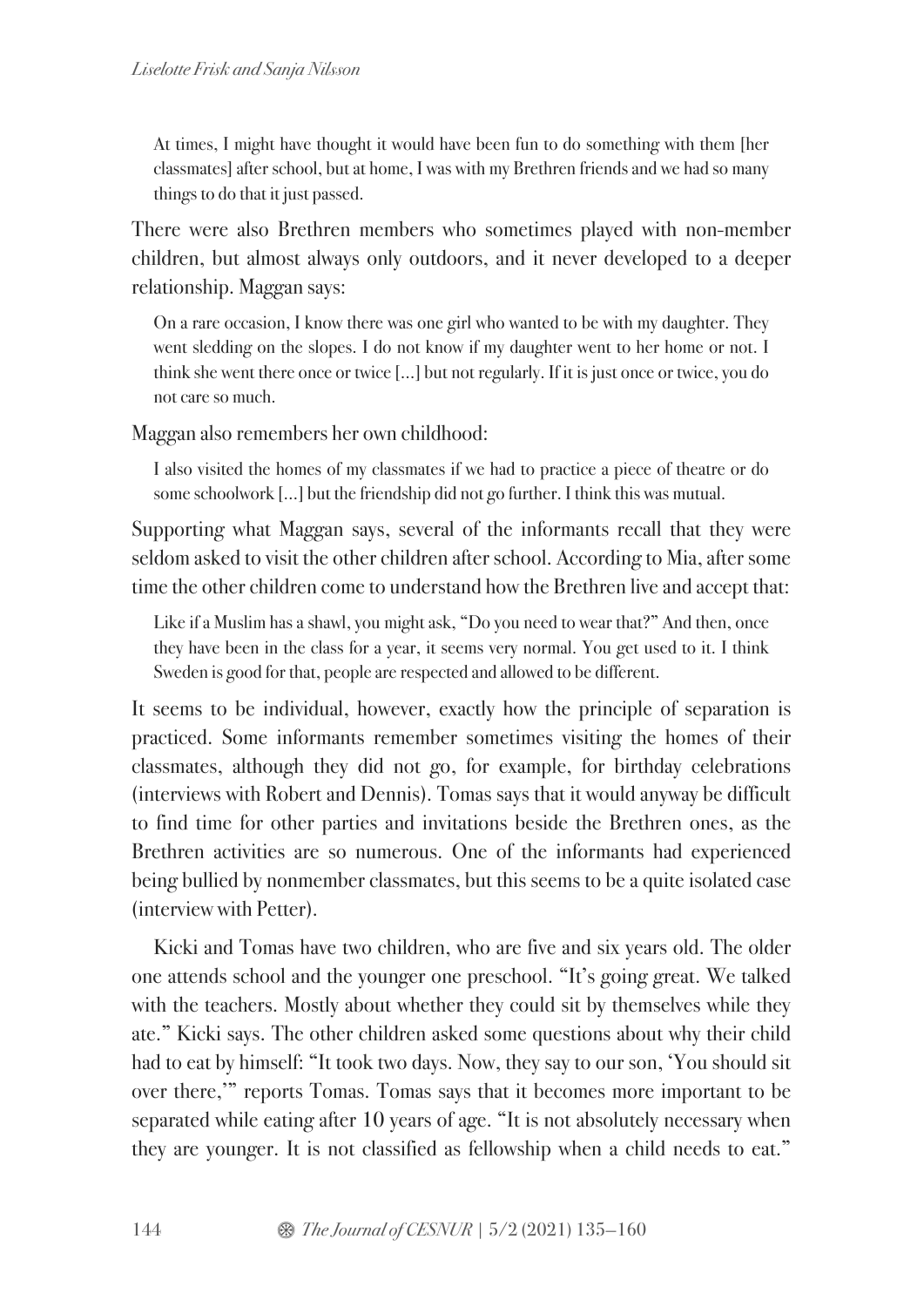About his work, Tomas says that he can drink a cup of coffee with a client, but he does not eat anything with them: "If we have a meeting and are talking about what we are going to do during the week, they have coffee, and we also have coffee." He never invites his clients out for dinner, but instead gives them a big Christmas basket each year. The Brethren do not celebrate Christmas.

When Brethren children attend public schools, they typically go home for lunch. Other occasions when they do not participate to activities with the other children are, for example, when the class visits a church (interviews with Fredrik, William), or, when there are school excursions that involve an overnight stay (interview with Charlotte).

Most Brethren children stay in the congregation as adults. If they leave the church, the principle of separation is still maintained. Maggan (a parent) says,

I would be really sad if that happened. Both because I believe the life we live is the right one, and because it would cause great pain if my child left. I would feel they had chosen something which is wrong, and which is going to hurt them. Of course, I would try to talk to them and ask why; what have we done wrong? […] It could not be the same fellowship as before. If they choose another way of life, then we cannot have a meal together.

Maggan continues to say that she would probably not meet with her children very often if they left the church. If the child turned up on the doorstep, of course, he would be invited in and might be served a cup of coffee, "But it would not be as it is now when we have such great times together. He would have turned his back on our lifestyle." Maggan stressed that in such a situation she would definitely try to stay in some sort of contact with the child. This attitude is not normative in the group. Normally, you do not meet ex-members (Bachelard 2010).

## *Media and Mediated Culture*

Mass media is normally a key socializing influence for children in our culture (Arnett 2007). The Brethren, however, do not use television, radio, or the cinema at all. The intention behind this decision is to avoid the influences of violence, sex, and vulgar language. Fourteen-year-old Ella says, "Some films are violent. If you start with one film, you might want to see more, and it may take you away from what you believe." Fredrik states, "If you have a TV, anything could come up. So, it is easier not to watch it at all." William says that he prefers playing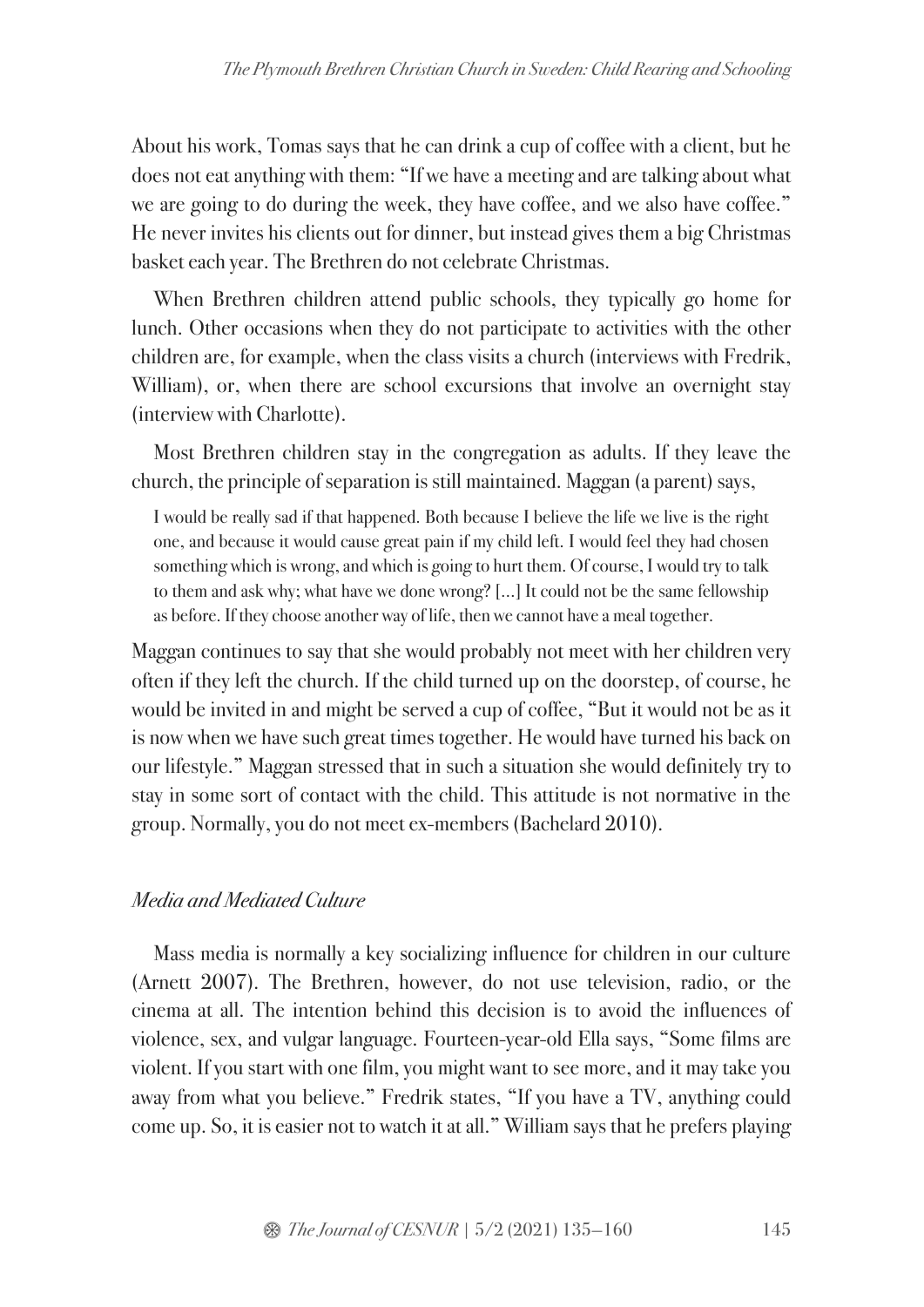football to watching television, and that, if he had the choice, he would rather have a pair of really good football shoes than a computer game.

Also, here there seems to be space for individual judgments. Although films should not be used as entertainment, they can, in some cases, be used for educational purposes (interviews with Maggan and Dag). One of the children, Peter, says that he watches the serial *Lockie Leonard,* an Australian children's TV program. Watching television is definitely not encouraged and Brethren members do not purchase TV sets; however, watching television is not considered completely taboo, at least not in Maggan's family. This is, however, changing as some Brethren nowadays have televisions that they use on closed circuits. Maggan tells a humorous story about her children, who used to run to the TV room when visiting a retirement home:

My aunt was living at a home for retired people, and I felt it was my duty to visit her once a week. Often, I brought the children along. But they spent maybe five minutes with her; then, they were in the living room watching television [laughs]. You would need a lead dog to keep them away from such things. It is there all the time. Sometimes, I went to tell them "Stop now;" it was almost embarrassing because there was no one else watching television! They turned it on themselves. It felt very embarrassing! One of my children now says that the best thing you did, Mum, was when we went to the furniture shop and you sent us to the room with children's television and children's videos. I said that at least I knew where you were [laughs]! The reason we do not have TV is because it becomes uncontrollable. But if you watch something once in a while in a shop [….] It is not taboo. It is more that our lifestyle involves not having a TV in our houses, and we do not encourage it; there is so much that is not appropriate. But the children have probably watched many things.

It is clear from the interviews that many informants read newspapers (interviews with Fredrik, Ella, Dag, Maggan, Mia, Kate, and William), and they seem well informed about what is happening in the world. They do, however, avoid reading books with questionable content. It seems that many Brethren do read books. Peter states, for example, that he has been reading books about "The Famous Five" (by Enid Blyton, 1897–1968), and Sandra says that she is currently reading *The Boy in the Striped Pyjamas,* a book about two boys during the Second World War. Maggan says that she had both books and comics while growing up, items which we also saw present in her home when we visited. Nonreligious books are, however, discouraged among adults.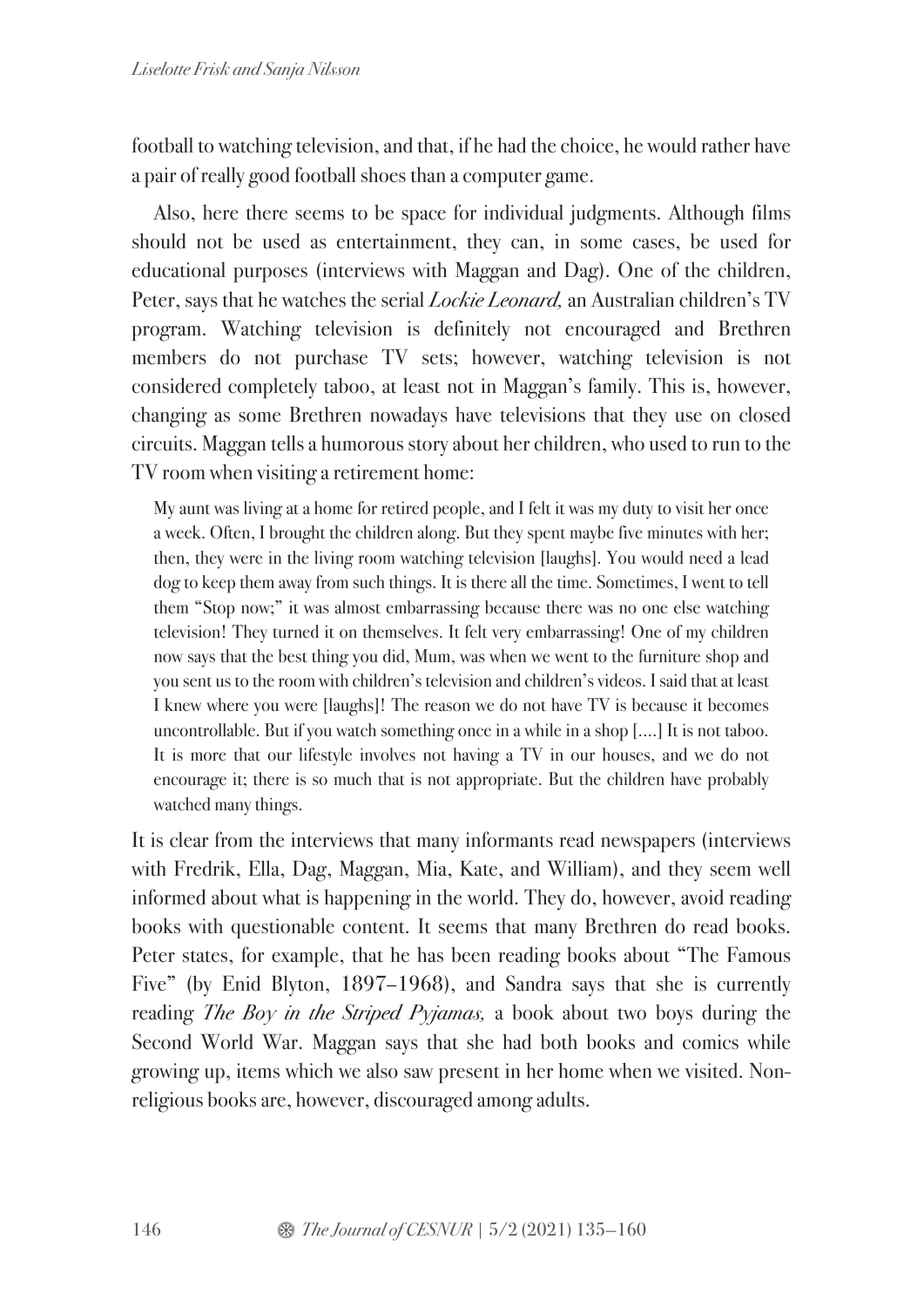Brethren members subscribe to an Internet filter, which blocks inappropriate content (interview with Petter). Computers are used for educational purposes to learn English or Math, for instance (interviews with Kicki and Tomas). Time for using the computer is, however, limited, because church and community activities are numerous (interviews with Ella and Fredrik). The Internet is mainly used for schoolwork, for keeping in contact with Brethren friends in other parts of the world, and for reading the news (see interview with Charlotte). Peter and Sandra play non-violent computer games.

Music is important in the Brethren culture. Many members sing in Brethren choirs or play instruments. Some share CDs of their music to their friends, and a few are professionals who sell their CDs. According to the informants, the Brethren mostly listen to the music they make themselves (interview with Charlotte).

# *The Labora School*

The education system in Sweden has historically been run by the state up until it was privatized in 1991. The Swedish government launched the so-called Free School Reform the year after, which opened up the market for independent schools. The number of students attending free schools have steadily risen. 14.9% of students in primary schools, and 27.6% in secondary education attended free schools in 2017 (Skolverket 2016). The existence of religious free schools in Sweden has been debated over the last twenty years (Berglund and Larsson 2007). The tuition is free of charge, as is all public education, and the free schools follow the same national curriculum as the communal schools. Religious free schools in Sweden are only allowed to have a religious or confessional profile. This means that any religious content outside of the general religious studies, which includes the study of all religions, has to be voluntary, and not interfere with or substitute any other classes. In Sweden, the Labora School, together with the Studema School which is run mainly by members of the Church of Scientology, and some Muslim free schools, such as Kunskapsskolan, have been much criticized. However, neither the Labora School nor the Studema school are considered confessional schools. They are religiously independent and open to students from all or no faith, which regarding the Labora School is true in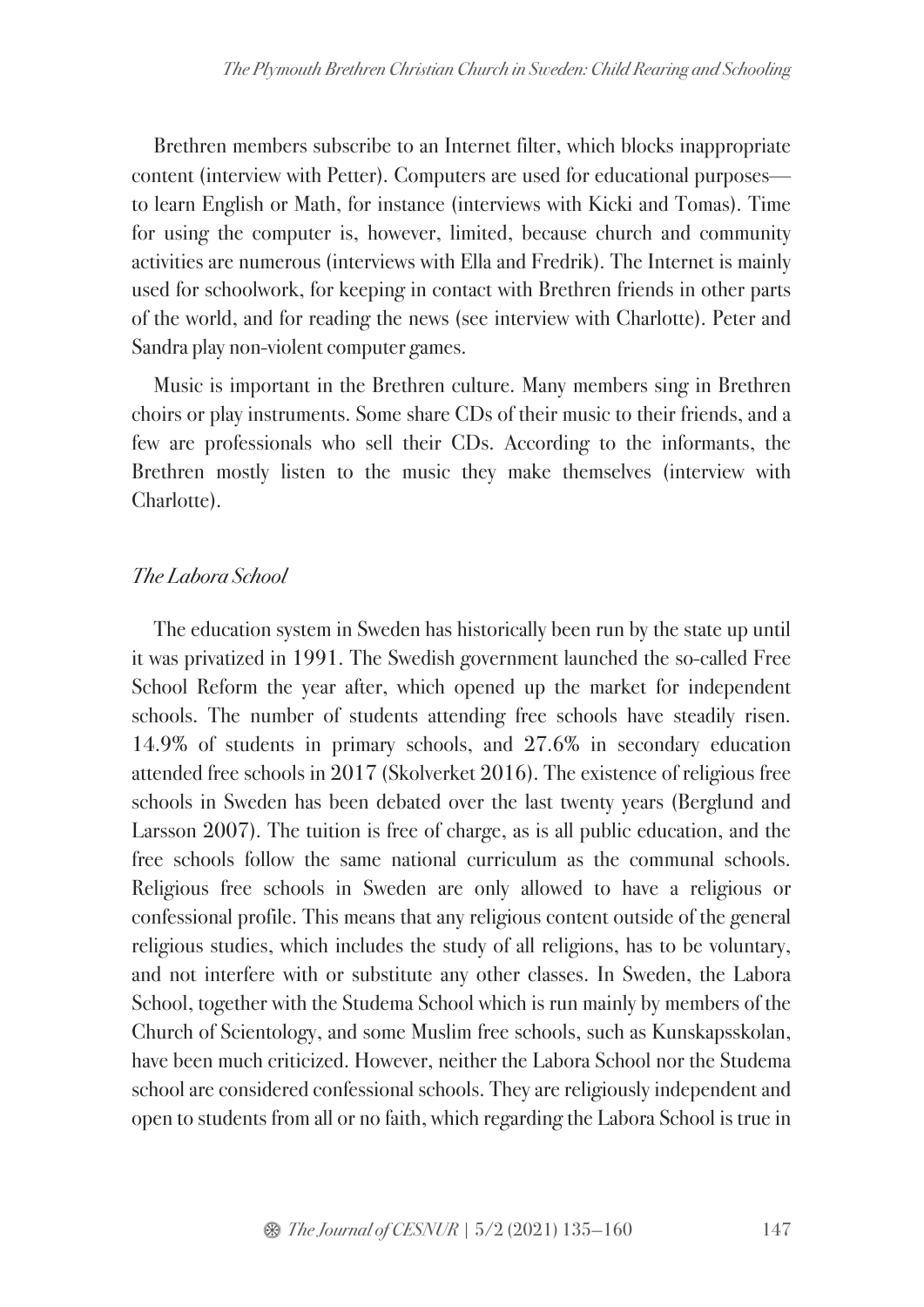principle but not in practice. The school boards are run mainly (and in the case of the Labora School, exclusively) by the religion's members.

The Labora School is located in the village of Långaryd, Hylte municipality. It was founded by parents in 2007. Although open to other pupils, the school is only attended by children of members of the Plymouth Brethren Christian Church. The school teaches grades three to nine, and an economics program and an industrial program at upper-secondary level. Although run by a foundation including only members of the Plymouth Brethren Christian Church, the Labora School has a particularly interesting policy, unparalleled in Sweden; they require that all teaching staff including the principal should be non-members. It may also be a consequence of the fact that higher education at university level is not encouraged, which gives that there are no licensed teachers among the members. The school also requires pupils to wear school uniform, something which is uncommon in Sweden. Prior to 2012, the school offered distance learning to some students living in Stockholm, Gothenburg, and Helsingborg. The practice of distance learning was terminated in 2012 after a requirement from the Swedish School Inspection. Because none of the students live in Långaryd, where the school is located, they travel long hours by bus each day. In 2017, the school had a total of 71 pupils, 53 at the primary level and 18 at the upper-secondary level (Skolinspektionen 2017a).

### *Complaints*

A former staff member as well as the Swedish Schools Inspectorate, politicians (Sveriges Riksdag 2007), and the general public have criticized the school (Aagård 2012). The Swedish School Inspectorate claims that schools which they deem as a high risk of not offering the students the education to which they are entitled are inspected more frequently than other schools (Skolinspektionen 2017b). The Inspectorate can also investigate if direct accusations are directed at a particular school, which will be detailed further in this paper.

The critique coming from a former staff member, which was publicly noted in Swedish newspapers, included a concern for the traditional gender roles of girls and boys at the school. The former staff member claimed that the girls of the school were not encouraged to continue their studies beyond the uppersecondary level and take jobs. The requirement of wearing a certain suit for gym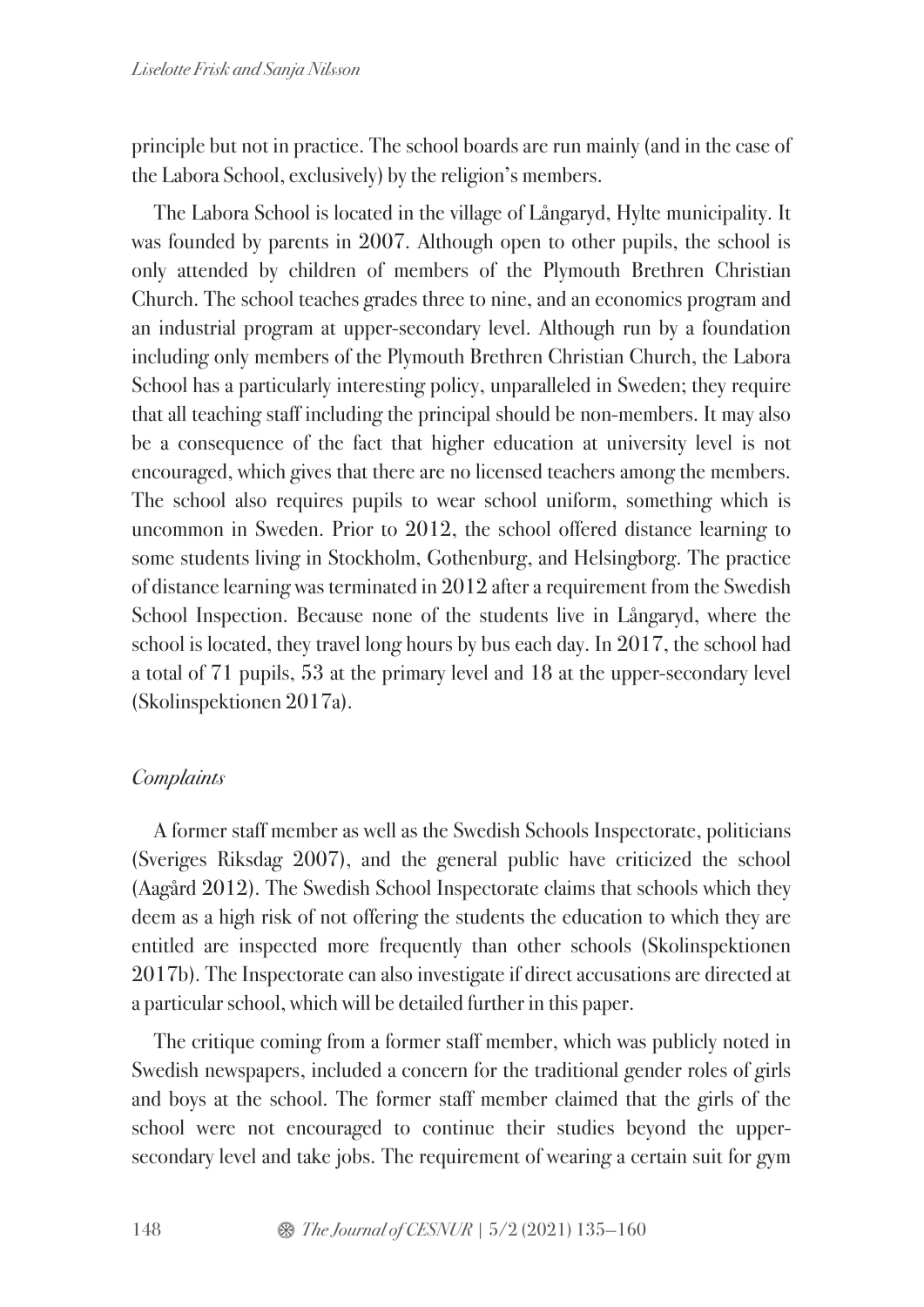classes due to the prohibition on wearing trousers was also objected to, along with a general view of the girls' situation as "tragic." Further critique was centered around the school's restriction of the use of the Internet, and the selection of books prohibited on request by the parents, who felt that inappropriate material, referring mainly to sexuality, should not be used in class, or displayed in the school library. The former teacher claimed that parents had been reported to rip out certain pages of books that they found inappropriate.

The library at the school was (on our visit in 2016) quite small. The principal Alexander Tornberg admitted that there had indeed been problems with parents wanting to intervene in the schoolwork in a way not common or recommended in Swedish free schools. The Swedish School Inspectorate has concluded that the involvement of parents at the school goes beyond a "normal" level, but has also failed to detail what constitutes "normal" involvement (Skolinspektionen 2009a).

However, Tornberg added that discussions had led to the problems being resolved (interview with Tornberg). Similar complaints connected to Brethren parents' involvement in schools have been made in other countries. For instance, Stephen Bigger writes that in the 1990s in the UK, Brethren parents wished

that teaching [would] not advocate "worldly" practices such as the use of makeup or immoral actions; and that health education [would be] decently and sensitively undertaken (Bigger 1990).

Brethren schools in Australia have additionally been criticized due to questionable funding practices (Buckingham 2010, 21). However, since the Swedish education system both supports and funds free schools, this has not been the case in Sweden.

# *Reports by the Swedish School Inspectorate*

The first complaint made by the Swedish School Inspectorate dates to 2008 and includes some minor or general objections that have been omitted in this section, as they were resolved immediately. However, criticism pertaining to lack of objectivity and comprehensiveness in the education posed a certain problem as parents, as stated above, initially censored some of the literature available in the school's library. The Inspectorate reported that teachers sometimes turned to the school board for advice as to whether certain educational materials were suitable. In an effort to come to terms with the problem, a special group selected by then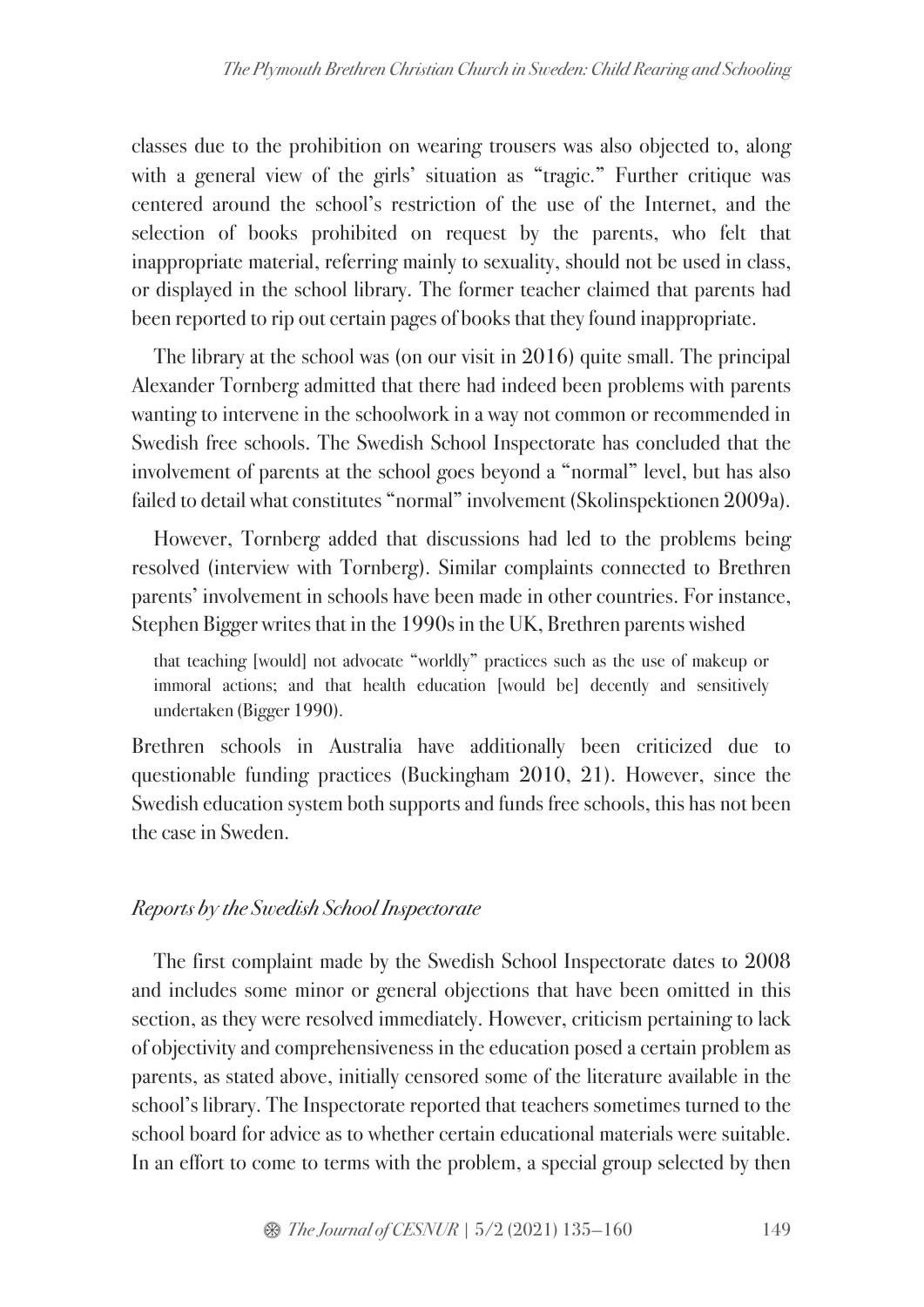principal John Blomster, was given the task of compiling a list of acceptable literature. The group encompassed parents, students, teachers, and Professor Gunnar Hillerdal. Hillerdal has written a book on the Brethren in Sweden, but was engaged for his special knowledge of children's literature. The compiled list was however rejected by the school board, as it claimed that it restricted the teacher's professional authority as well as the students' rights to comprehensive instruction.

The school reported in 2009 to the Inspectorate that it had resolved the issue by implementing a policy on how to handle parental involvement (Skolinspektionen 2009b). The teachers claimed that occasional consultations with parents was advantageous and that it was in line with the school law. In Chapter 1, §4, the latter states that school education aims to work in cooperation with parents to promote the comprehensive personal development of children and mold active, creative, competent, and responsible individuals and citizens (Sveriges Riksdag 2010). The complaint was not repeated in later inspections (Skolinspektionen 2010).

In 2013, the Labora School was selected as one of 13 free schools to be inspected in relation to social-studies-oriented subjects. Observations, questionnaires, and interviews with students, teachers in grades 7 to 9, as well as with the principal were conducted. The current principal, Alexander Tornberg, highlights that observations were made in one teacher's class only, which was problematic (interview with Tornberg). Most feedback was positive; the atmosphere was reported as peaceful and the student-teacher relations respectful, however, the Inspectorate pointed out that the observations had revealed that classroom discussions were limited, partly due to each student studying at his or her own pace, but also because the teacher failed to engage the students in critical discussions. In the questionnaire, however, the students reported that they felt encouraged by their teacher to engage in discussions.

The report further suggested that the tuition given did not involve contemporary social and environmental analysis. Furthermore, the students seemed not to understand their own learning processes, and the inspectorate remarked that the teacher was passive as she would not encourage the students to discuss beyond answering straight questions, and failed to follow up the students' questions to open up a discussion. The result appeared to be that the students lacked a deeper understanding of the subjects, could not apply their knowledge to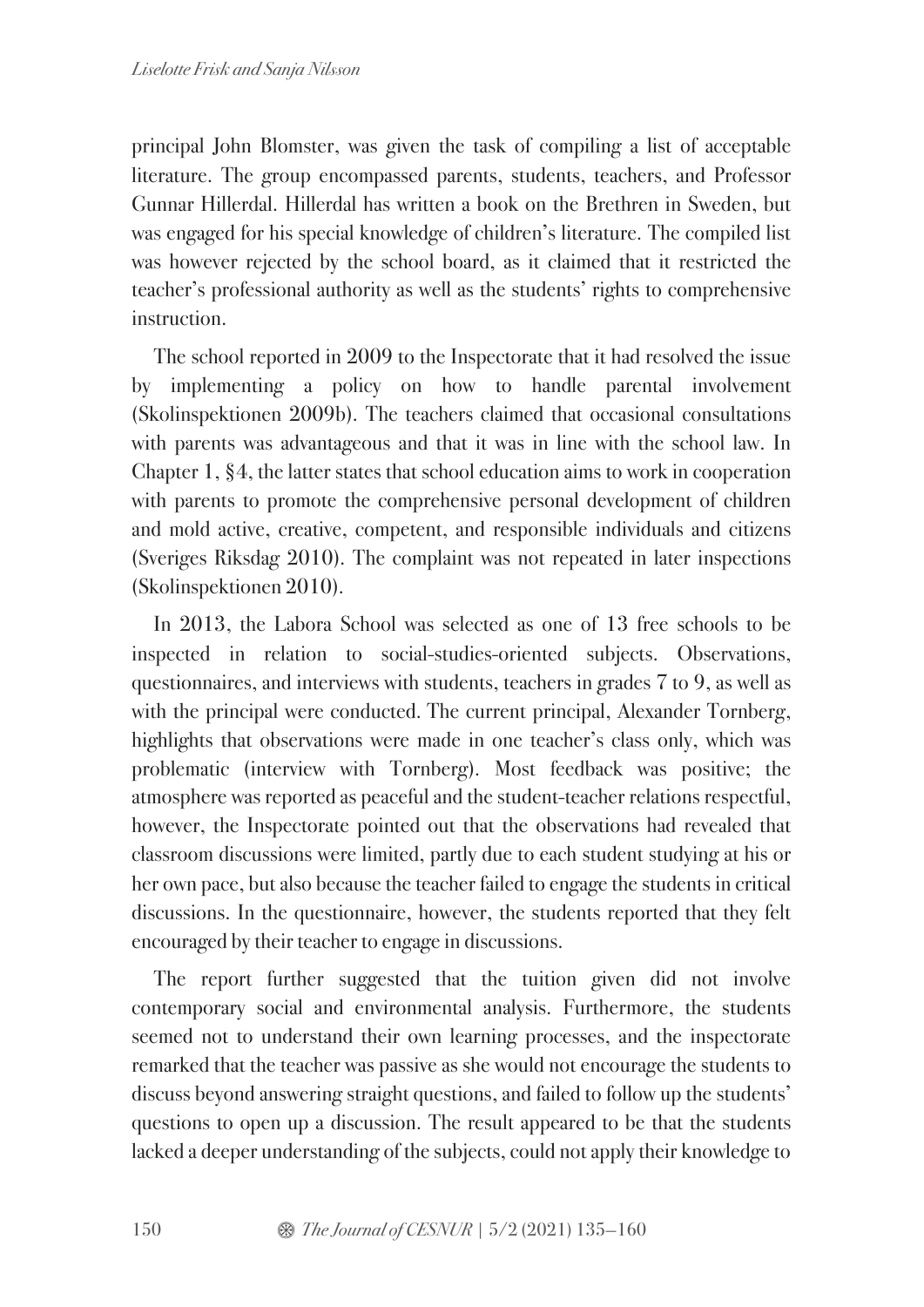other situations, and seemed unable to problematize ideas and to form questions related to history and contemporary society. The inspectorate was worried that the students lacked tools to ask questions and to reflect over the subject matter independently and critically, especially as source criticism was mentioned but not explained by the teacher. The inspectorate concluded that factual knowledge was transmitted by the teacher, but that she failed to teach the students critical reflection, and the ability to evaluate or argue (Skolinspektionen 2013a).

The Inspection also remarked that the school library lacked sufficient resources, and criticized the censorship of the Internet since the students were only allowed to visit a limited number of sites (approximately 100). Among these pages, several commonly used sites as "SO-rummet" and Wikipedia were missing. A teacher expressed the opinion that students in grades 7–9 could not assess material from the Internet critically as a reason as to why they should not be given more access.

Moreover, the inspectorate pointed out that only one political party's website was among the allowed pages (the Liberal Party of Sweden). The teacher's attitude towards the use of the Internet was reflected among the students. In an interview, the principal, Alexander Tornberg, stated that there had been a dispute with representatives from the Schools Inspectorate over whether or not the children should be granted free access to the Internet during breaks (which he advised against). Tornberg claims that the aforementioned teacher had guarded against using Wikipedia as the sole source of knowledge, but that this statement had been misinterpreted as a school policy against using the Internet to search for data (interview with Tornberg). According to the inspectorate, there appeared to be two parallel systems operating, revealing that "another agenda" was at play in the classroom while the school's own documentation followed the curriculum, which states that pupils should learn to orient themselves in relation to information flows, as well as learning about source criticism, and how to use modern techniques to search for knowledge and to communicate. They also remarked on a lack from the school to follow up the student's learning processes (Skolinspektionen 2013b). The board was given until March 2014 to implement changes (Skolinspektionen 2013a). The next report (2014), however, once more raised similar issues.

Besides the points above, the inspectorate reacted on the current lack of a career counselor—the school had one before—and the fact that students were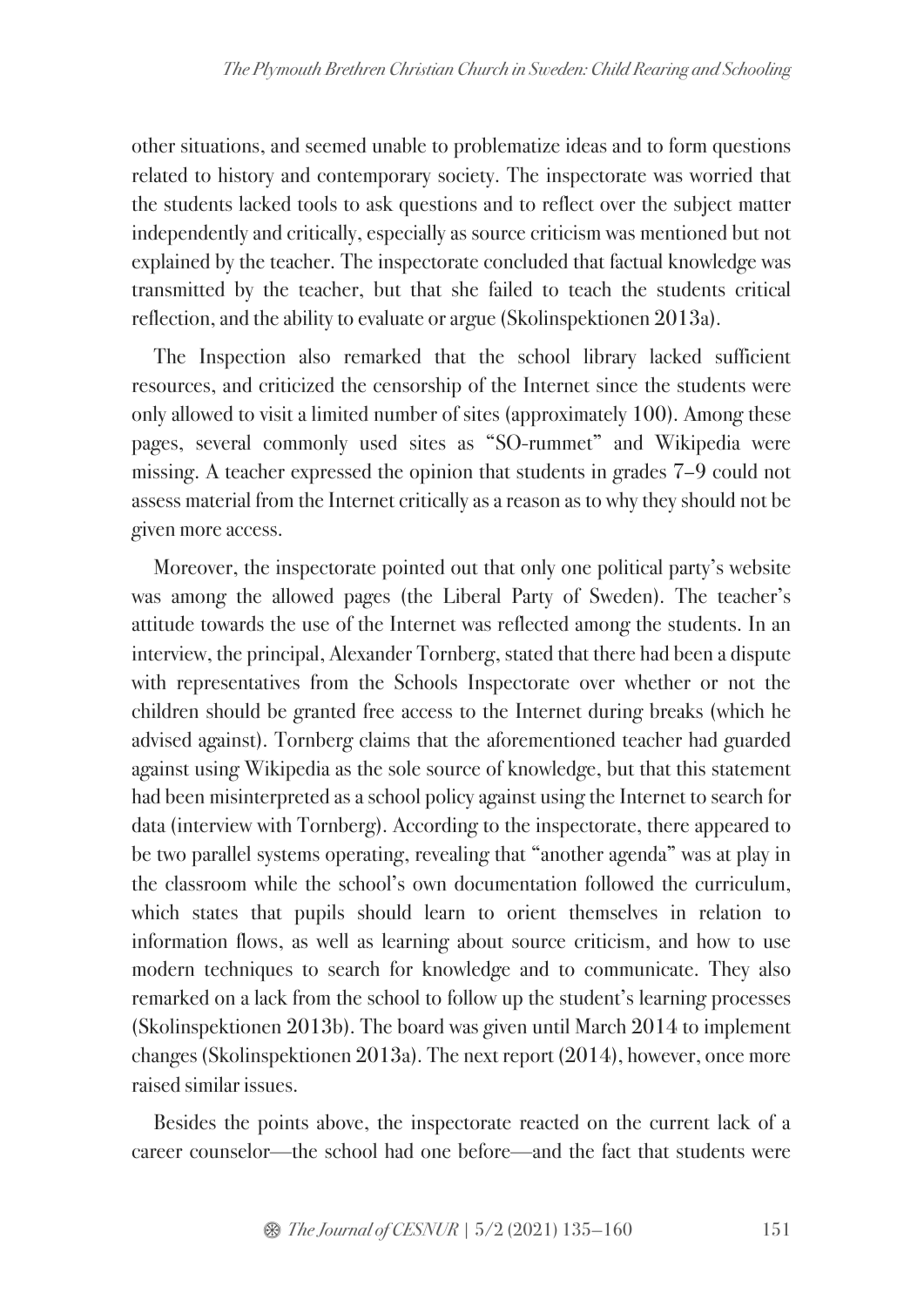solely advised on one option for higher studies (the upper-secondary-level education at Labora). A specifically problematic incident pointed to one former career counselor who had allegedly advised against giving the students information about a SAT test, which would prepare for an upcoming collage entrance examination. According to the principal, this advice was given the counselor by a board member who felt that there would not be sufficient time for the students to prepare for the test (interview with Tornberg). In our interviews with students, most informants stated that they would be employed directly after finishing school, most probably within a business owned by a Brethren member (Skolinspektionen 2014). In 2015, two changes had been implemented: the students gained access to a career counselor, and they were allowed to use the Internet more freely, accessing previously prohibited material, under the watch of a teacher (Skolinspektionen 2015).

In Sweden, all schools are required to present an equal treatment plan. The plan should include policies regarding discrimination, harassment, and bullying. Although the school stated that there had been a theme day in 2008, where students had been informed about the school's policy on equal treatment, no such formal document was in place in 2009. The inspectorate required that the Labora School commenced the work with such a plan, and the process was stated by the principal in 2016 to be ongoing (interview with Tornberg). The influence of the Brethren's' understanding of traditional gender roles on boys and girls in school was another cause for concern according to the inspectorate, which pointed out that the school had been informed on several occasions that the traditional gender roles must be counteracted, as they are restricting the students, especially the girls (Rydin, e-mail, 2016). An example of how the gender roles played out was given in the report from 2014. The inspectorate claimed that only the boys answered the posed questions spontaneously, while the girls answered only when addressed directly (Skolinspektionen 2014). In the 2015 report, this issue was not raised, however, which leads us to conclude that the issue appears to have been resolved.

A point of criticism has repeatedly been the lack of formal competence in the staff in the primary school and upper-secondary school. The lack has resulted in the principal having to grade students based on the teachers' recommendations. There were several employments that did not conform to the requirements of Swedish school law (for instance; a teacher would be qualified to teach Swedish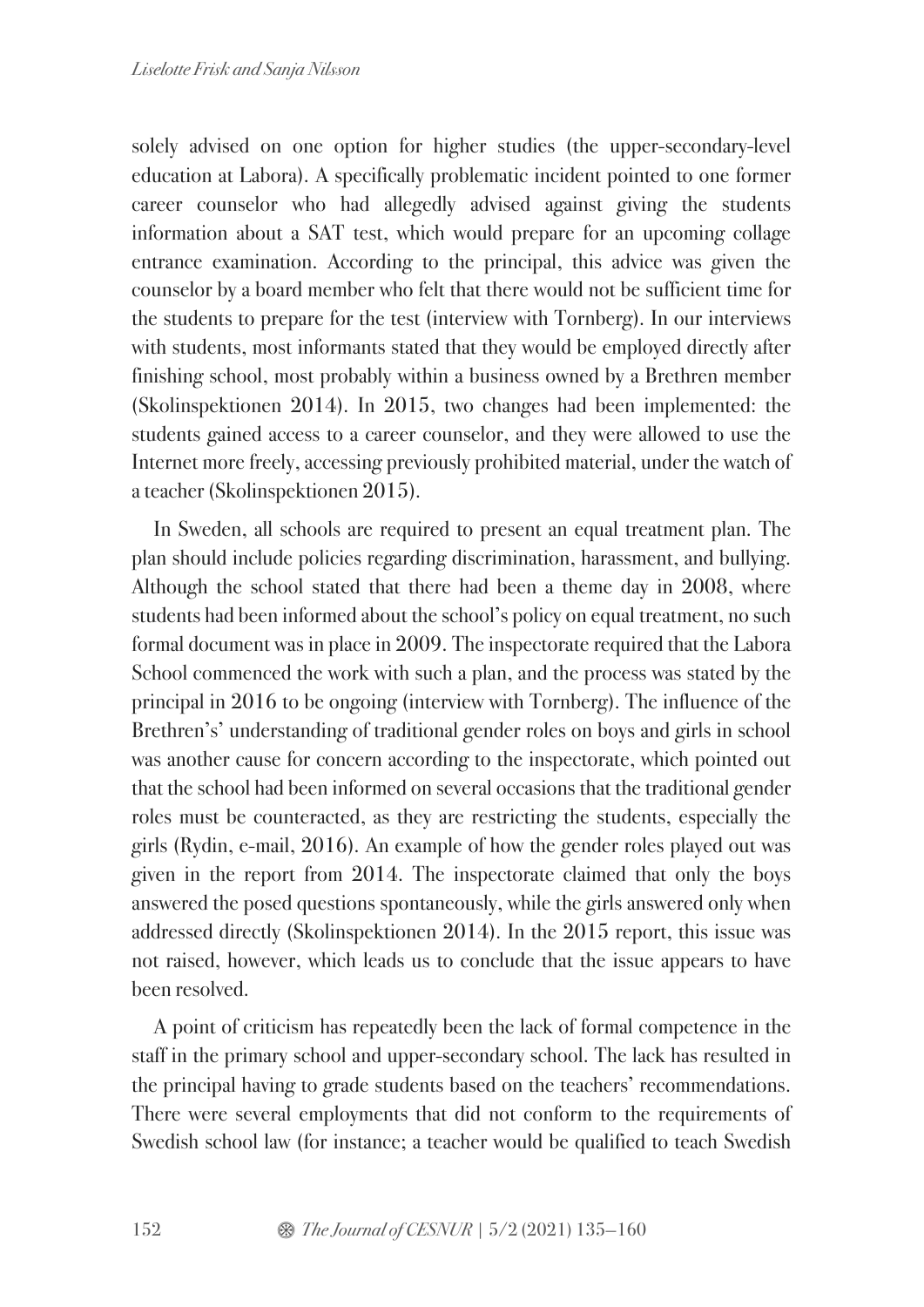but was employed to teach English) (Skolinspektionen 2009a), although the principal stated in 2016 that 85–90% of the school's teachers were qualified. Teachers within the Swedish system of education for secondary-level schools are allowed to teach subjects for which they are not qualified, as long as they are qualified for one subject. Sometimes, some subjects are taught as part of the same lesson (for instance, history and English), which is the reason for this organization (interview with Tornberg).

The latest inspection by the Swedish School Inspectorate was carried out between October 3 and 5, 2017. According to the report, the primary school was required under chapter 6 §10 of the school law to correct noted inadequacies and submit a written report by February 26, 2018. The critique regarded the lack of home language instruction for pupils at the school who speak a foreign language at home. According to the Swedish school law, chapter 10 § 7, schools are required to ensure that pupils have at least one hour of instruction in their maternal language each week. The school inspectorate writes in the report that several of the students at the Labora School have different native tongues (primarily English), and that pupils have been observed to use English when communicating with each other outside of the classroom, at breaks. The headmaster of the school stated that, because the parents of the pupils had showed no interest in home language instruction, and rather they had expressed their concern that the pupils should learn proper Swedish, the question of home language instructions had not been discussed since 2011 (Skolinspektionen 2017b). The problem was reported to have been solved in a report from November 21, 2017 (Skolinspektionen 2017a).

In 2017, a national survey, Skolenkäten (The School Questionnaire), presented the results of four surveys studying the perceived quality of the primary schools. The questionnaire was published by the School Inspectorate. Informants were recruited from grades 5 and 9 together with teaching staff and parents. The school survey was carried out in all primary schools in Sweden at the same time. At Labora, the response rate was 2 pupils from grade 5, 4 from grade 9, 8 staff members, and 38 parents (there were at the time for the survey 53 students at the school). The survey charted the informants' contentment with the education in the form of for instance; information about the goals of the education, argumentation and critical thinking, pupil influence, prevention of offensive behavior and security. In all aspects, except when it came to conveying basic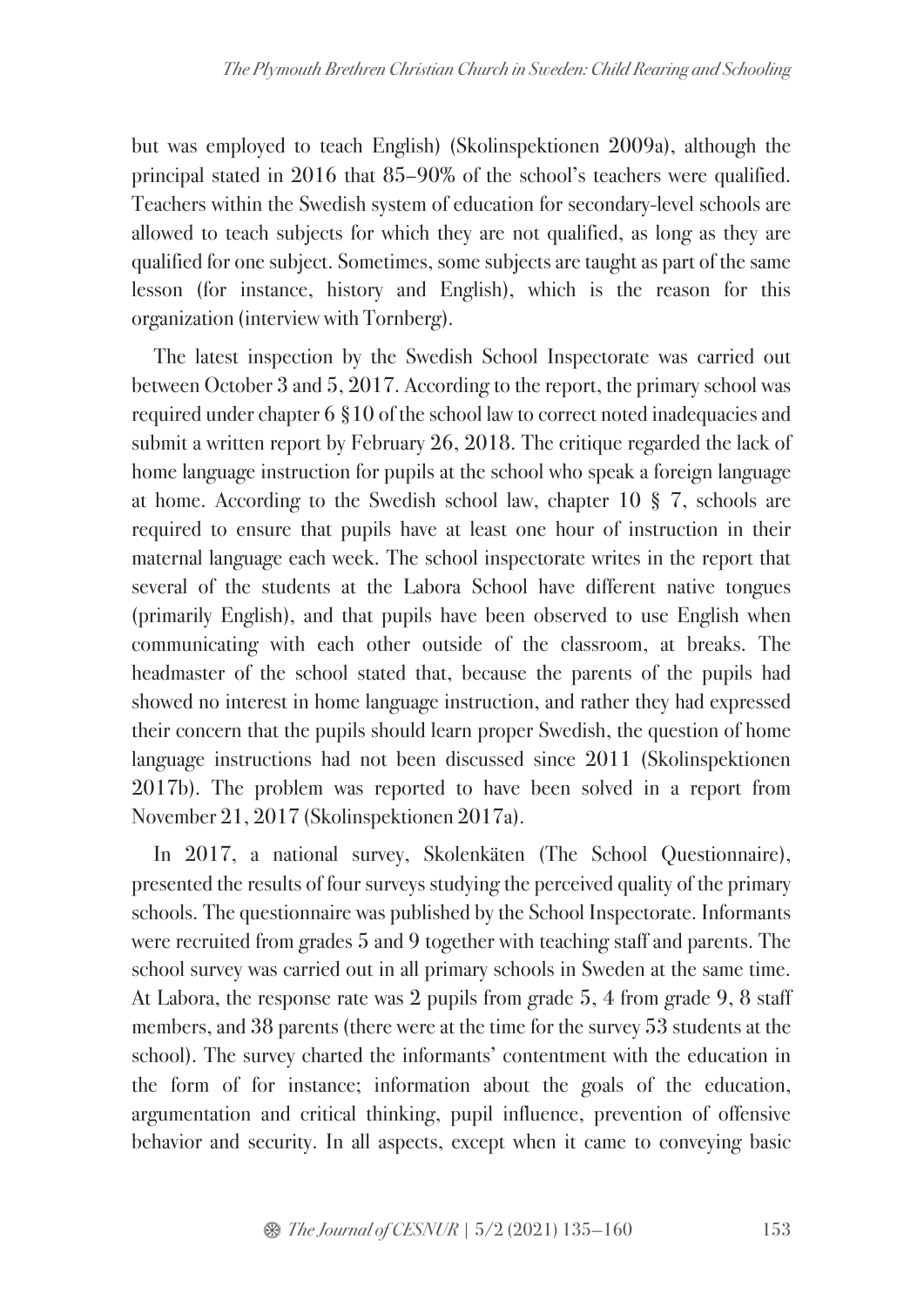values in the teaching, the result displayed a higher degree of satisfaction on the part of the informants compared to the general result (Skolinspektionen 2017b). No comment has been given as to why the response rate was so exceptionally low among the students. The response rate in the survey over the upper secondary level program was 100%, however, the total number of pupils was only 4, compared to the 53 on the primary level. The same survey carried out in the second year of the upper secondary level program showed an over-all higher contentment with the education by pupils, staff, and parents in all areas compared to the national average (Skolenkäten 2017).

## *Interview Data*

The interview data reveal positive attitudes towards the school by both students and parents. When asked to define the experienced difference between the Labora School and other schools, twenty-year-old Fredrik says that the greatest difference is that you know everyone well at Labora School. Another student, Ella, who was 14 at the time of the interview, seconded Fredrik's statement, and said that she had only a few friends in public school. 12-year-old Kate states that she had only one friend in public school. Several of the informants state that bullying is not a problem at Labora, as all are best friends (interviews with Fredrik, Kate, William). Twenty-year-old Mia refers to bullying in public school, and says that her sister was bullied in public school because their parents were Brethren. She herself remembers being scared by the older students in public school, but says that at Labora, the students have respect for one another. She has fond memories of her time at Labora, and says:

It was great fun. They were the best years of my life, when I went to Labora School. I miss the social bit; having all your best friends around you.

23-year-old Robert and 19-year-old Dennis second Mia's statements about the respectful atmosphere at Labora, and add that they appreciated the system of school uniforms (interviews with Robert and Dennis; Peter, Mia). Both Peter (13) and Kate agree on the positive attitude towards a school uniform. Peter adds that he was bullied for his clothes at public school.

As stated previously, distance learning was prohibited in 2012. Peter and Sandra (both aged 13), who have a 1.5 hour's drive to school in one direction, were asked about their experiences with distance learning. The long hours on the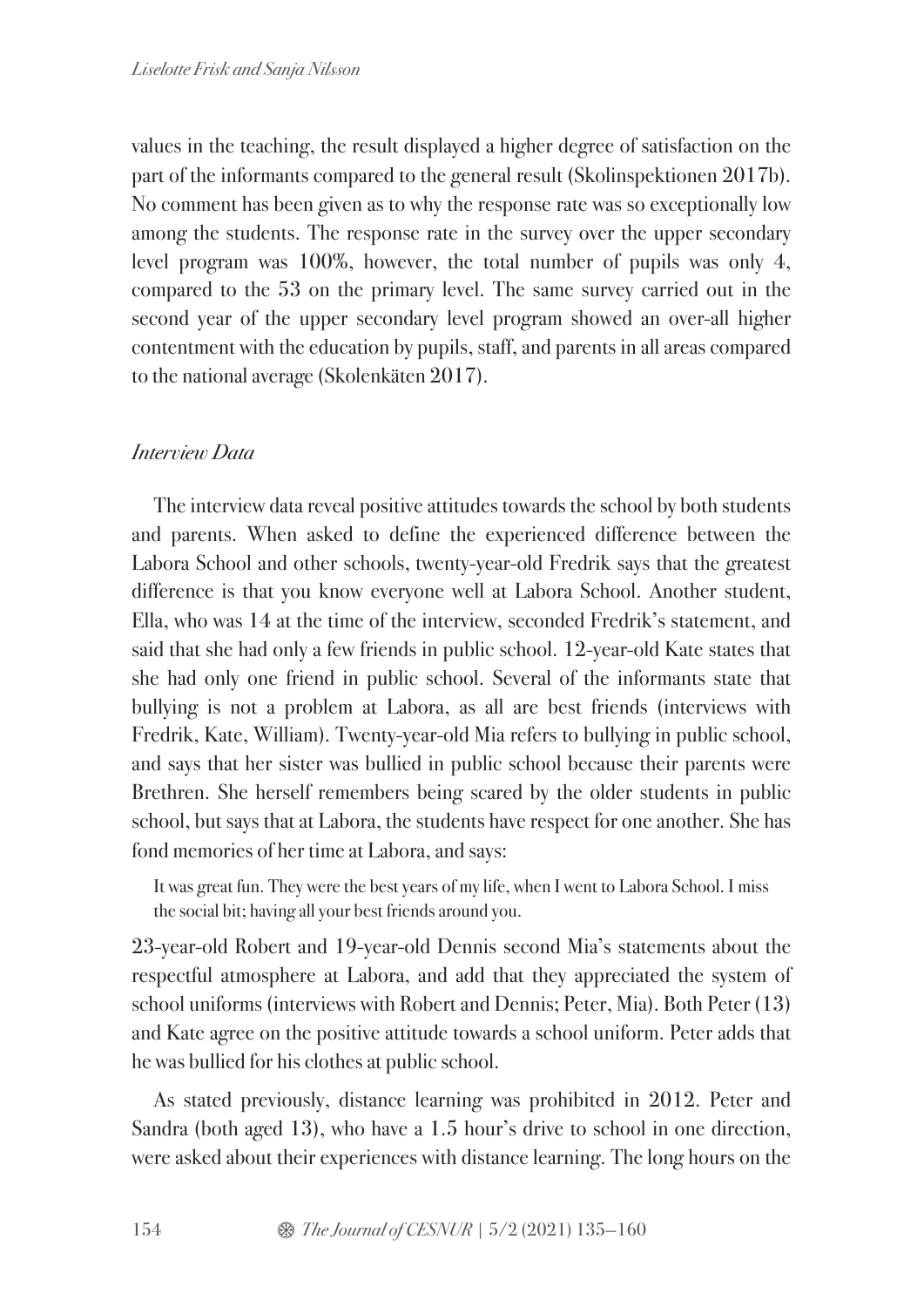bus on the days when they did attend school at Labora, they say that they played with their gamepads, read books or magazines, played games, did homework, or used the time for sleeping. The distance learning was organized so that they would meet up to work together two out of five schooldays, but Peter and Sandra say that the work in these days required more work effort than their days present at the school. However, they both regret that the distance learning practices was discontinued, as the journeys to the school proved so tiring.

Helena, who has four children, acknowledges that outsiders may think that Labora School attendees only spend time with children who think like they do. However, she continues, on the contrary, Brethren children are part of a very large social community, in which they meet many people from different cultural and social backgrounds, and from different countries, in spite of the fact they are all Brethren children. Mia says that Brethren children are far from being "isolated in a barn in the forest," as some people might think; they are always going on study trips, and attending seminars away from the school. This is, however, still in the context of the church.

Helena explained that two of her children had problems at public school. One of her daughters was diagnosed with a chronic disease around the same time that her teacher became seriously ill. As a consequence, her daughter refused to go to the school. Helena says, "It was such a relief when she could start attending a school with friends she knew. All of a sudden, she felt secure." Now, Helena's daughter has finished school and works in her father's business. Helena's son faced no difficulties at public school at first; he was a very sociable child. Slowly, however, problems developed—the other children were messy and used foul language, which made her son unhappy. The teachers also used conflicting strategies and had disagreements with one another. Helena's son was so happy when he was told he could start attending Labora School that Helena says, "If they close the school, we will move abroad. Definitely."

### *Conclusion*

Rodney Stark has pointed out the importance of the socialization of the young in new religions, arguing that it is a key factor. New religions prevent defection of the younger generations by limiting the effects of socialization (Stark 1987, 13). As far as we have been told, the Plymouth Brethren Christian Church in Sweden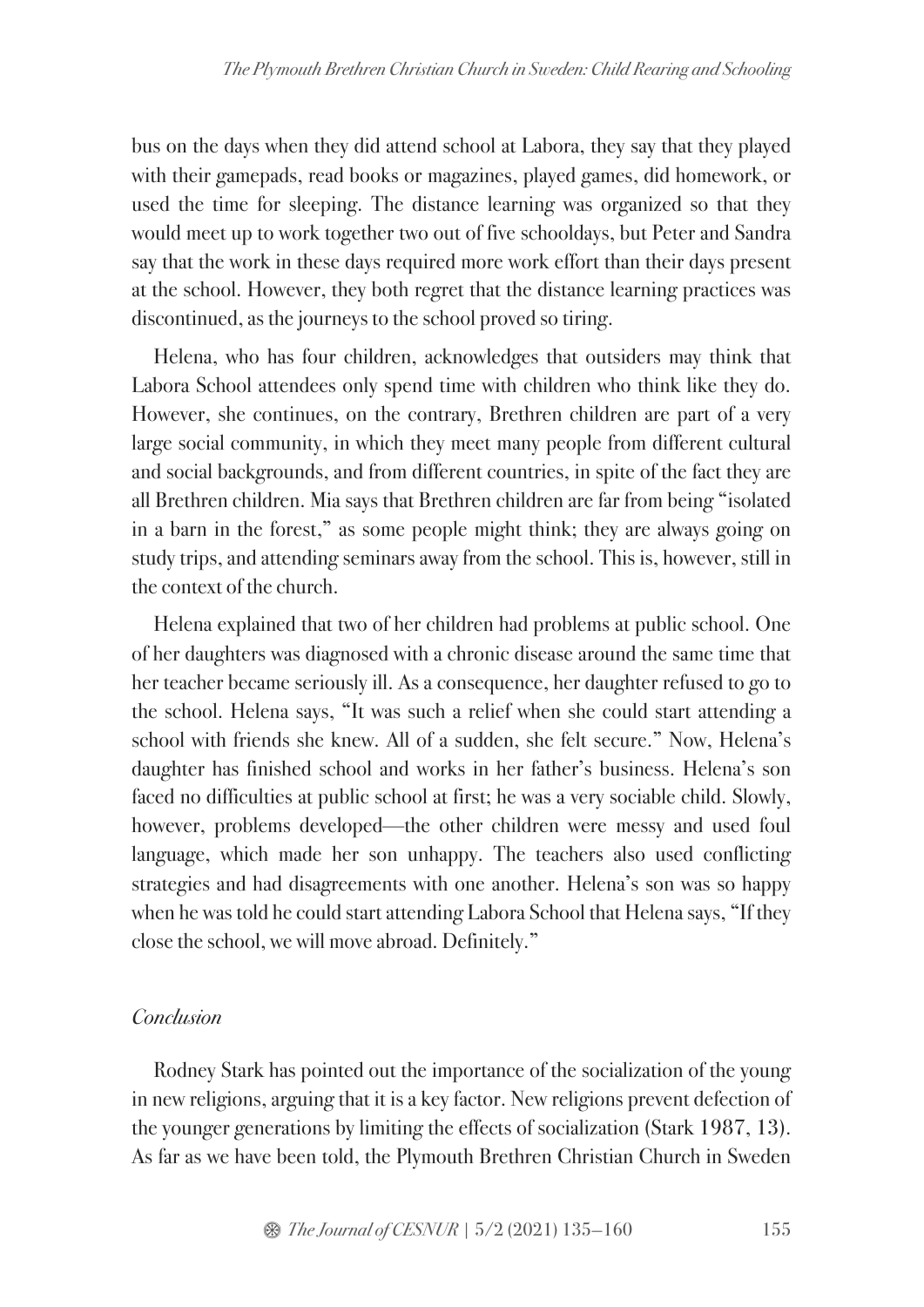has been generally successful in its socialization of the young, as only two cases of defection in recent years are known.

In the Church, the principle of separation functions as a token of the members' affinity with the ingroup. Stark (1987) has suggested that the sense of superiority over outsiders found in similar movements is a result of ingroup socialization. Additionally, this type of socialization renders the ingroup more cohesive, especially when meaningful activities connected to the faith are arranged. Our empirical material shows how religion is an all-encompassing factor in the lifeworlds of the members; the daily meetings at church as well as most social activities directed at helping others are directly connected to the faith. Even the common action of eating is sacral, which is why it cannot be shared with nonbelievers.

The Brethren follow the general tendency of mainstream society when it comes to limiting punishment as a disciplining mechanism. The empirical material shows that, although the authoritarian streak of lack of questioning of parents' authority by the children is present, punishment is overruled by reasoning within a close relationship between parents and children.

The perceived negative effects of the media are avoided by creating a protective environment in which the children are raised. The community serves as a socializing unity. in which a safe and secure childhood is created. The Labora School serves as another instance where the community commitment is enhanced; however, it is also isolated.

There is a price for this level of communal security. At least from the perspective of mainstream society, the individual members' freedom is compromised because of the principle of separation, which excludes deeper relationships with people outside of the church, as well as travel to places where no members live, and the experience of certain parts of cultural expressions in literature, films, and music.

Sociologist Zygmunt Bauman (1925–2017) placed the longing for community that we as humans experience against the desire for individual freedom, and stated that community as we imagine it is actually a state of utopia that is not possible (Bauman 2001). Bauman's explanation is that the concept of community comes at too high a price: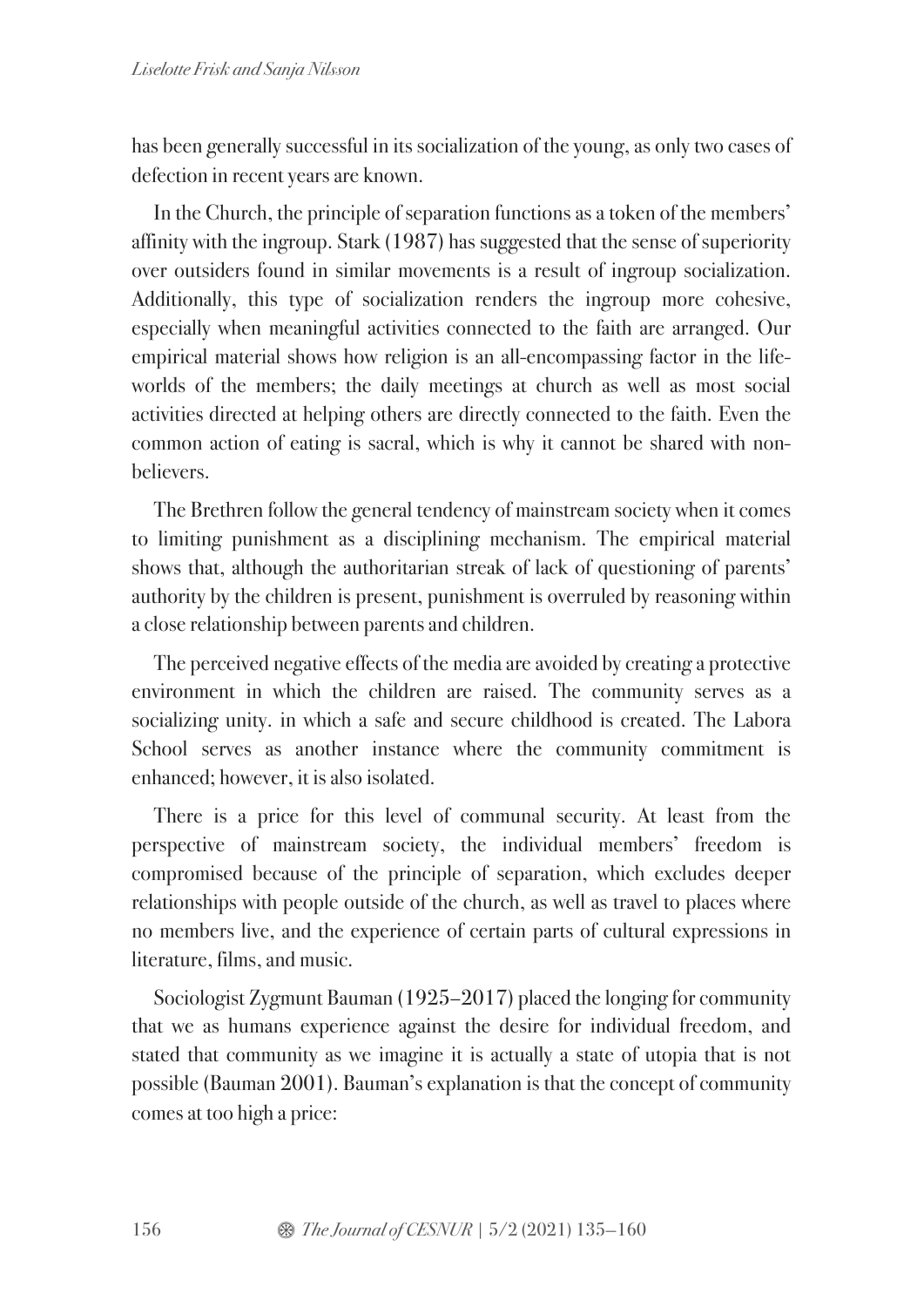The price is paid in the currency of freedom, variously called "autonomy," "right to selfassertion," "right to be yourself." Whatever you choose, you gain some and lose some. Missing community means missing security; gaining community, if it happens, would soon mean missing freedom (Bauman 2001, 4–5).

In the Brethren, the value of fellowship exceeds the value of individual freedom, a perspective that opposes the values found in the criticism of the Swedish School Inspectorate when inspecting the Labora School. Values such as critical thinking, equal treatment (especially in terms of gender roles), unrestricted access to the Internet, and limited parental influence over education differ from the cultural values of the Plymouth Brethren, who place fellowship at the top. It is, however, important to note that these values are neither universal nor objective; they depend on cultural and structural factors as much in mainstream society as in the Plymouth Brethren Christian Church.

In contemporary societies, many people experience having access to two different cultures. Such access to several cultures may influence one's personal development positively, as one's capacity to encompass many perspectives may increase (SOU 1998). However, the encounter of different cultures may also cause conflicts. Regarding the Brethren, separation from the mainstream culture is one of the group's core values, and attraction of mainstream culture might potentially cause problems for an individual. For the members, there are strategies to deal with the discrepancies between the two cultures, but for the defectors, internalized Brethren values may conflict with mainstream values, thus making the process of leaving the group difficult. Leaving the Brethren means to have very limited contact with one's family and the Brethren community, which could leave the ex-member in a social vacuum.

Our study shows that the children and young people in the Brethren normally take part in similar activities as those enjoyed by their peers outside the group watching films, reading fiction or comic strips, surfing the Internet, playing computer games, going to gyms, and taking part in sports. The choice, however, is more limited than in mainstream culture. The Internet is restricted, only ingroup gyms are used, and only educational computer games are allowed. Friendships are deep inside the group, but also restricted to the group. Childrearing strategies are very similar to those used by mainstream parents. Thus, the borders between mainstream society and the Brethren culture seem to some extent to be more transparent than could be thought at first sight. The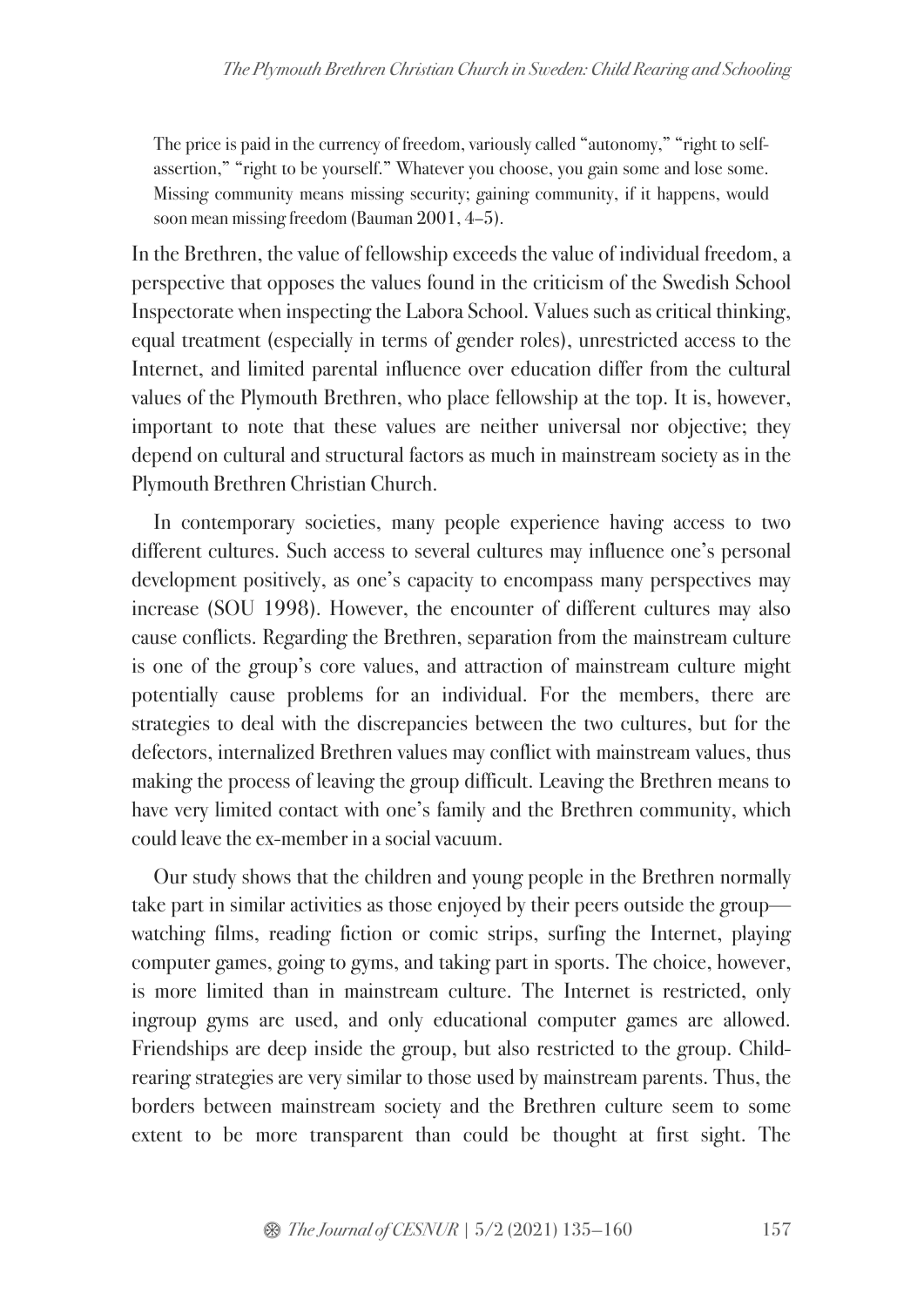interpretation of the rule of separation could also, to a certain extent, vary between individual families.

### **References**

- Aagård, Martin. 2012. "Varnar för sektskolan." *Aftonbladet*, April 2. Accessed February 2, 2021. https://bit.ly/3rmhtDT.
- Arnett, Jeffrey Jensen. 2007. "Socialization in Emerging Adulthood: From the Family to the Wider World, from Socialization to Self-Socialization." In *Handbook of Socialization: Theory and Research*, edited by Joan E. Grusec and Paul D. Hastings, 208–31. New York and London: The Guilford Press.
- Bachelard, Michael. 2010. *Behind the Exclusive Brethren.* Melbourne: Scribe.
- Bauman, Zygmunt. 2001. *Community: Seeking Safety in an Insecure World.* Malden: Polity Press.
- Berglund, Jenny, and Göran Larsson, eds.). 2007. *Religiösa friskolor i Sverige: Historiska och nutida perspektiv*. Lund: Studentlitteratur.
- Bigger, Stephen. 1990. "Exclusive' Brethren: An Educational Dilemma." *Journal of Beliefs and Values* 11(1):13–5.
- Buckingham, Jennifer. 2010. *The Rise of Religious Schools in Australia*. CIS Policy Monograph. Sydney: Center for Independent Studies.
- Frisk, Liselotte, and Sanja Nilsson. 2018. "Raising and Schooling Children in the Plymouth Brethren Christian Church: The Swedish Perspective." In *Children in Minority Religions: Growing Up in Controversial Religious Groups*, edited by Liselotte Frisk, Sanja Nilsson, and Peter Åkerbäck, 333– 61. Sheffield and Bristol: Equinox.
- Grusec, Joan E., and Maayan Davidov. 2007. "Socialization in the Family: The Roles of Parents." In *Handbook of Socialization: Theory and Research*, edited by Joan E. Grusec and Paul D. Hastings, 284–308. New York and London: The Guilford Press.
- Grusec, Joan E., and Paul D. Hastings. 2007. "Introduction." In *Handbook of Socialization: Theory and Research*, edited by Joan E. Grusec and Paul D. Hastings, 1–12. New York and London: The Guilford Press.
- Hillerdal, Gunnar. 2007. *Plymouthbröderna: En annorlunda gren av kristenheten.* Stockholm: Proprius.
- Introvigne, Massimo. 2018. *The Plymouth Brethren.* New York: Oxford University Press.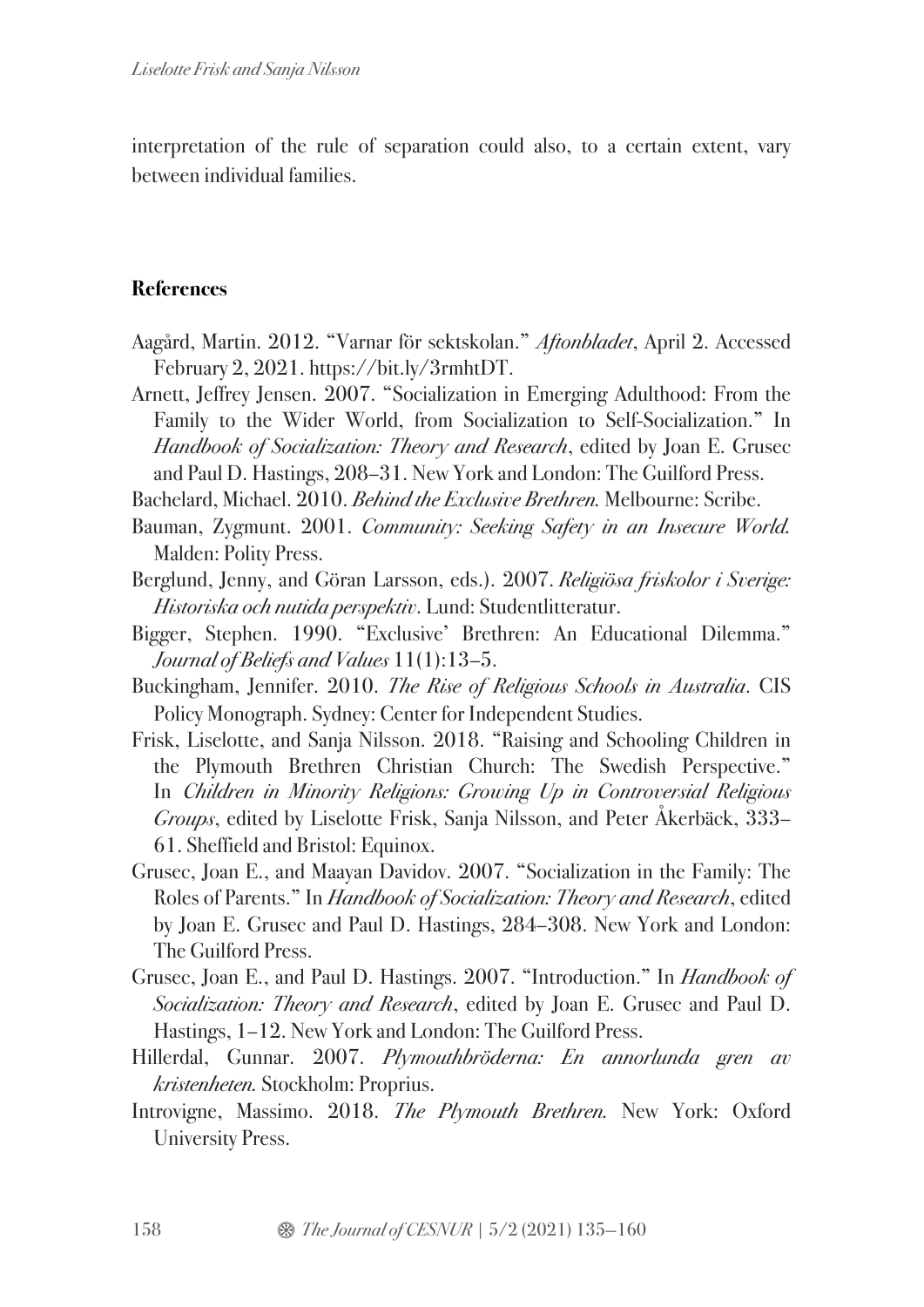- Laible, Deborah, and Ross A. Thompson. 2007. "Early Socialization: A Relationship Perspective." In *Handbook of Socialization: Theory and Research*, edited by Joan E. Grusec and Paul D. Hastings, 181–207. New York and London: The Guilford Press.
- Maccoby, Eleanor E. 2007. "Historical Overview of Socialization Research and Theory." In *Handbook of Socialization: Theory and Research*, edited by Joan E. Grusec and Paul D. Hastings, 13–41. New York and London: The Guilford Press.
- One School Global. 2020. "Nyby." Accessed February 2, 2021. https://bit.ly/36GVPCr.
- Skolenkäten. 2017. "Skolenkäten våren 2017 Skolenhetsrapport. Enkätresultat för elever i år 2 Labora Gymnasium, Laboraskolan AB." Accessed February 2, 2021. https://bit.ly/3azfQMs.
- Skolinspektionen. 2009a. "Uppföljning av regelbunden tillsyn i den fristående grundskolan Laboraskolan i Hylte kommun." Accessed February 2, 2021. https://bit.ly/2MR33wL.
- Skolinspektionen. 2009b. "Uppföljning av regelbunden tillsyn i den fristående grundskolan och den fristående gymnasieskolan Laboraskolan i Hylte kommun." Accessed February 2, 2021. https://bit.ly/2MQOGs8.
- Skolinspektionen. 2010. "Uppföljning av tillsyn i den fristående grundskolan och gymnasieskolan Laboraskolan i Hylte kommun." Accessed February 2, 2021. https://bit.ly/3pZWZ3m.
- Skolinspektionen. 2013a. "Beslut efter kvalitetsgranskning av undervisningen i samhällsorienterande ämnen för årskurserna 7-9 i den fristående skolan Laboraskolan i Hylte kommun." Accessed February 2, 2021. https://bit.ly/3avJwdb.
- Skolinspektionen. 2013b. "Rapport efter kvalitetsgranskning av undervisningen i samhällsorienterande ämnen årskurserna 7-9 Laboraskolan i Hylte kommun." Accessed February 2, 2021. https://bit.ly/3riGKyM.
- Skolinspektionen. 2014. "Beslut för grundskola och gymnasieskola efter tillsyn i Laboraskolan i Hylte kommun." Accessed February 2, 2021. https://bit.ly/36FFXQF.
- Skolinspektionen. 2015. "Beslut för grundskola och gymnasieskola efter tillsyn i Laboraskolan i Hylte kommun." Accessed February 2, 2021. https://bit.ly/36Dc43d.
- Skolinspektionen. 2017a. "Beslut för förskoleklass och grundskola efter tillsyn i Labora grundskola i Hylte kommun." Accessed February 2, 2021. https://bit.ly/2MXsv3p.